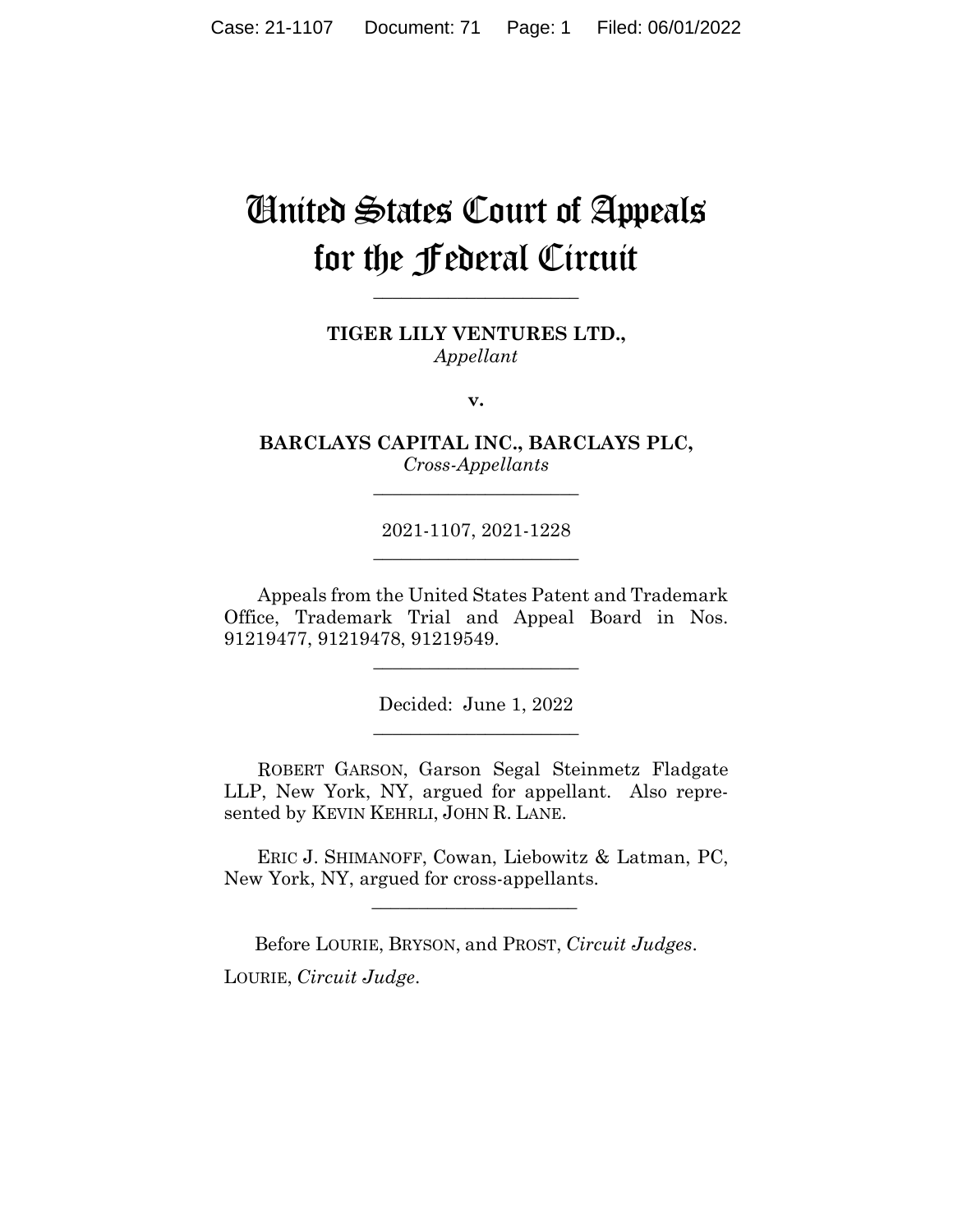Tiger Lily Ventures Ltd. ("Tiger Lily") appeals from the decision of the United States Patent and Trademark Office Trademark Trial and Appeal Board ("the Board") sustaining two oppositions that Barclays Capital Inc. ("Barclays") had filed against Tiger Lily's applications for registration of the standard character mark "LEHMAN BROTHERS." *Barclays Capital Inc. v. Tiger Lily Ventures Ltd.*, Trademark L. Guide ¶ 63,767 (T.T.A.B. Sept. 30, 2020) J.A. 30449–511 ("*Board Decision*"). Tiger Lily also appeals from the Board's dismissal of its opposition to Barclays' application for registration of the standard character mark "LEHMAN BROTHERS." *Id.* For the reasons set forth below, we affirm.

#### **BACKGROUND**

#### *I. Factual Background and Procedural History*

Until 2008, Lehman Brothers<sup>1</sup> was one of the largest investment banks in the United States, with hundreds of billions of dollars in assets under management and more than 25,000 employees in offices worldwide. Lehman Brothers owned trademark rights in connection with its name, including a number of federal trademark registrations for the standard character mark LEHMAN BROTHERS.

Immediately after Lehman Brothers filed for bankruptcy in 2008, it sold several of its businesses and other assets to Barclays for approximately \$1.5 billion. As part

<sup>&</sup>lt;sup>1</sup> We use the term "Lehman Brothers" to refer collectively to the company Lehman Brothers Holdings Inc. ("LBHI"), along with its current and former subsidiaries and affiliates (including, for example, LBHI's brokerage subsidiary Lehman Brothers Inc.). In contrast, we use the capitalized term "LEHMAN BROTHERS" to refer to the standard character mark for which both parties in this appeal have sought registration.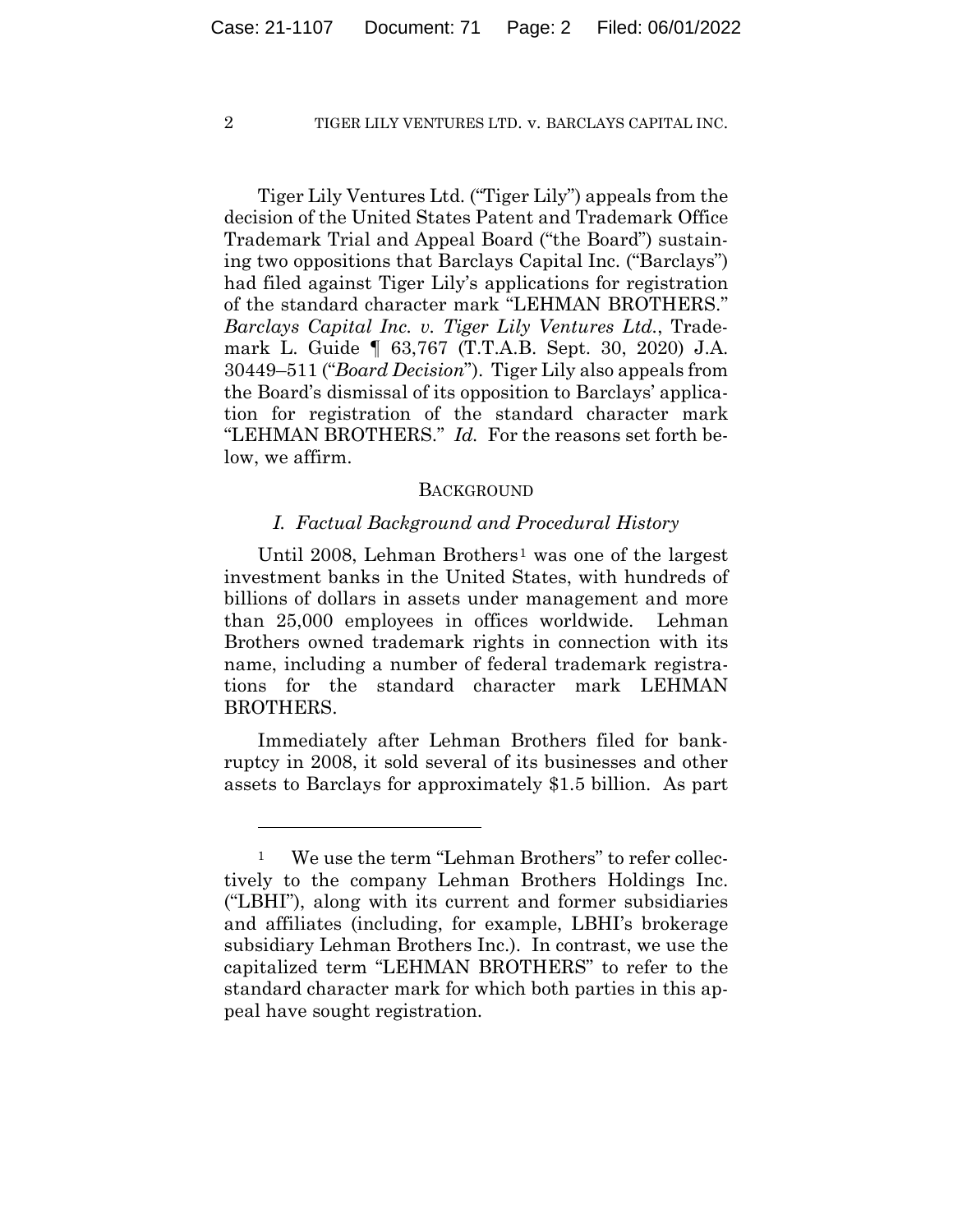of that sale, Lehman Brothers assigned to Barclays all of its LEHMAN BROTHERS trademarks and accompanying goodwill. Shortly thereafter, Barclays granted Lehman Brothers a worldwide, non-exclusive license to use the LEHMAN BROTHERS trademarks in connection with Lehman Brothers' retained and continuing businesses and operations. The term of the license was two years for use in connection with Lehman Brothers' investment banking and capital markets businesses and perpetual for use in connection with other Lehman Brothers businesses and operations. Over the years that followed, however, Barclays allowed all of its acquired LEHMAN BROTHERS trademark registrations to expire.

On March 6, 2013, Tiger Lily, a company with no corporate affiliation to Lehman Brothers or Barclays, filed Application No. 85/868,892 for registration of the standard character mark LEHMAN BROTHERS for beer and spirits. A few months later, on October 2, 2013, Barclays filed Application No. 86/081,143 to register the standard character mark LEHMAN BROTHERS for use in connection with various financial services. And not long after that, on June 2, 2014, Tiger Lily filed Application No. 86/298,069 for registration of the same standard character LEHMAN BROTHERS mark for bar services and restaurant services.

On November 24, 2014, Barclays filed Notices of Opposition to Tiger Lily's applications alleging, among other things, that Tiger Lily's LEHMAN BROTHERS marks are likely to cause confusion with Barclays' LEHMAN BROTHERS marks. *Board Decision*, slip op. at 4. Less than a week later, Tiger Lily filed a Notice of Opposition to Barclays' application alleging, among other things, that Barclays lacked a bona fide intent to use the LEHMAN BROTHERS mark for which it was applying for registration. *Id.* The Board consolidated the three oppositions into one proceeding. *Id.*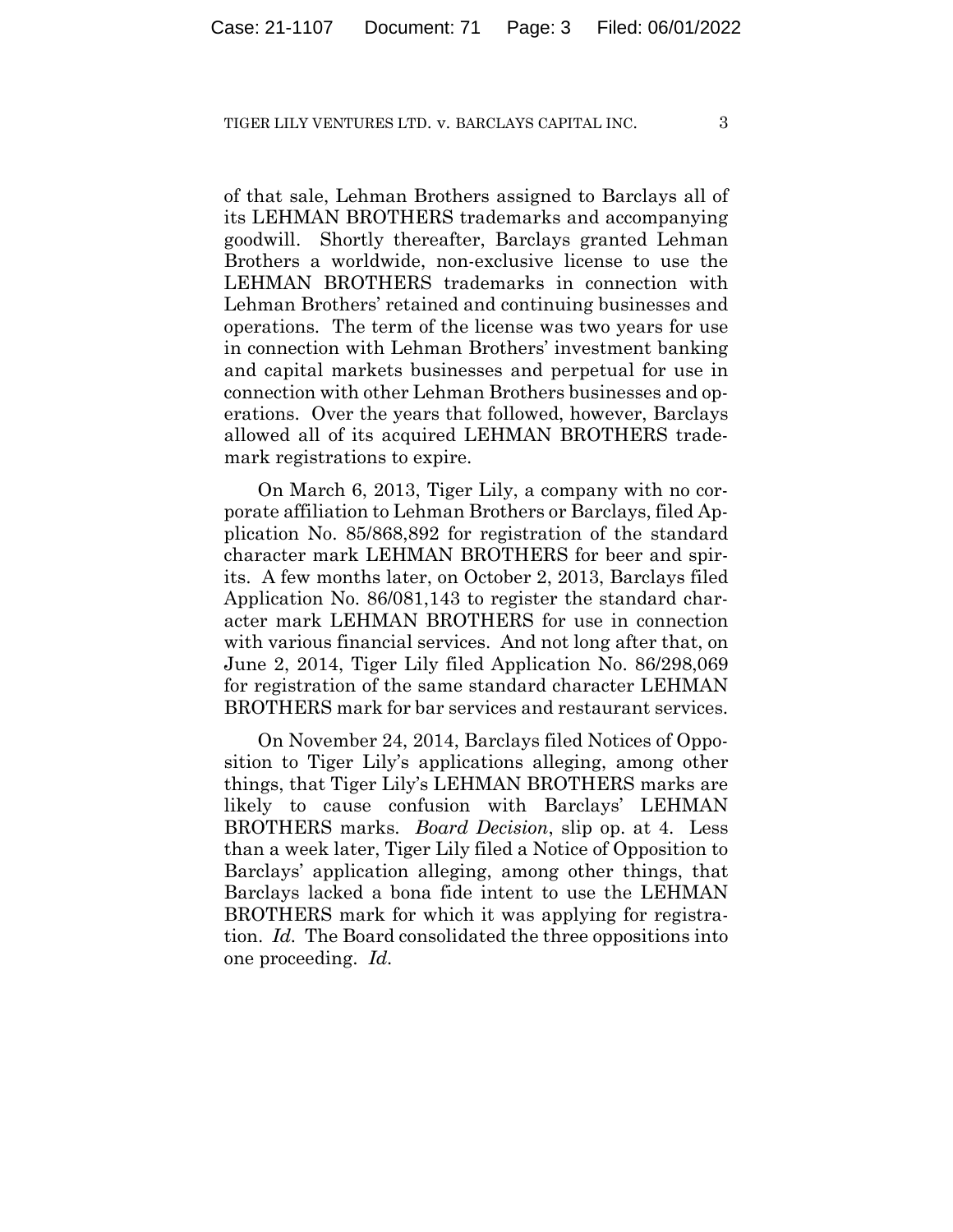#### *II. Board Decision*

The Board first addressed Barclays' oppositions to Tiger Lily's applications for registration. *See id.* at 26–58. Because all of Barclays' registrations for LEHMAN BROTHERS and related marks had expired, the Board began by considering whether Barclays had prior ownership of a common law trademark right, and particularly Tiger Lily's argument that Barclays had abandoned its rights in the LEHMAN BROTHERS mark. *Id.* at 26. The Board found that Tiger Lily failed to show abandonment because LEHMAN BROTHERS continues to function as a mark for Barclays. *Id.* at 36. Because Tiger Lily's earliest alleged use of the mark was the March 6, 2013 filing date of its earliest-filed application, which was long after Lehman Brothers began using the LEHMAN BROTHERS mark, the Board found that Barclays had shown prior use of the mark for purposes of its oppositions. *Id.* at 38.

Having found that Barclays had priority of use, the Board proceeded to analyze the likelihood of confusion using the factors set forth in *In re E.I. du Pont de Nemours & Co.*, 476 F.2d 1357, 1361 (CCPA 1973) ("the *DuPont* factors"). *See Board Decision*, slip op. at 38. After noting that Tiger Lily's standard character LEHMAN BROTHERS marks are identical to Barclays' standard character LEHMAN BROTHERS marks, *id.* at 39, the Board considered the "similarity or dissimilarity and nature of the goods or services as described in [the] application or registration." *Id.* at 40. The Board found:

The goods and services identified in Tiger Lily's applications are beer and spirits, and bar services and restaurant services. Barclays' services are various financial and investment related services. While the parties['] goods and services are distinctly different, goods and services need not be identical or even competitive in nature to support a finding of likelihood of confusion. Customers encountering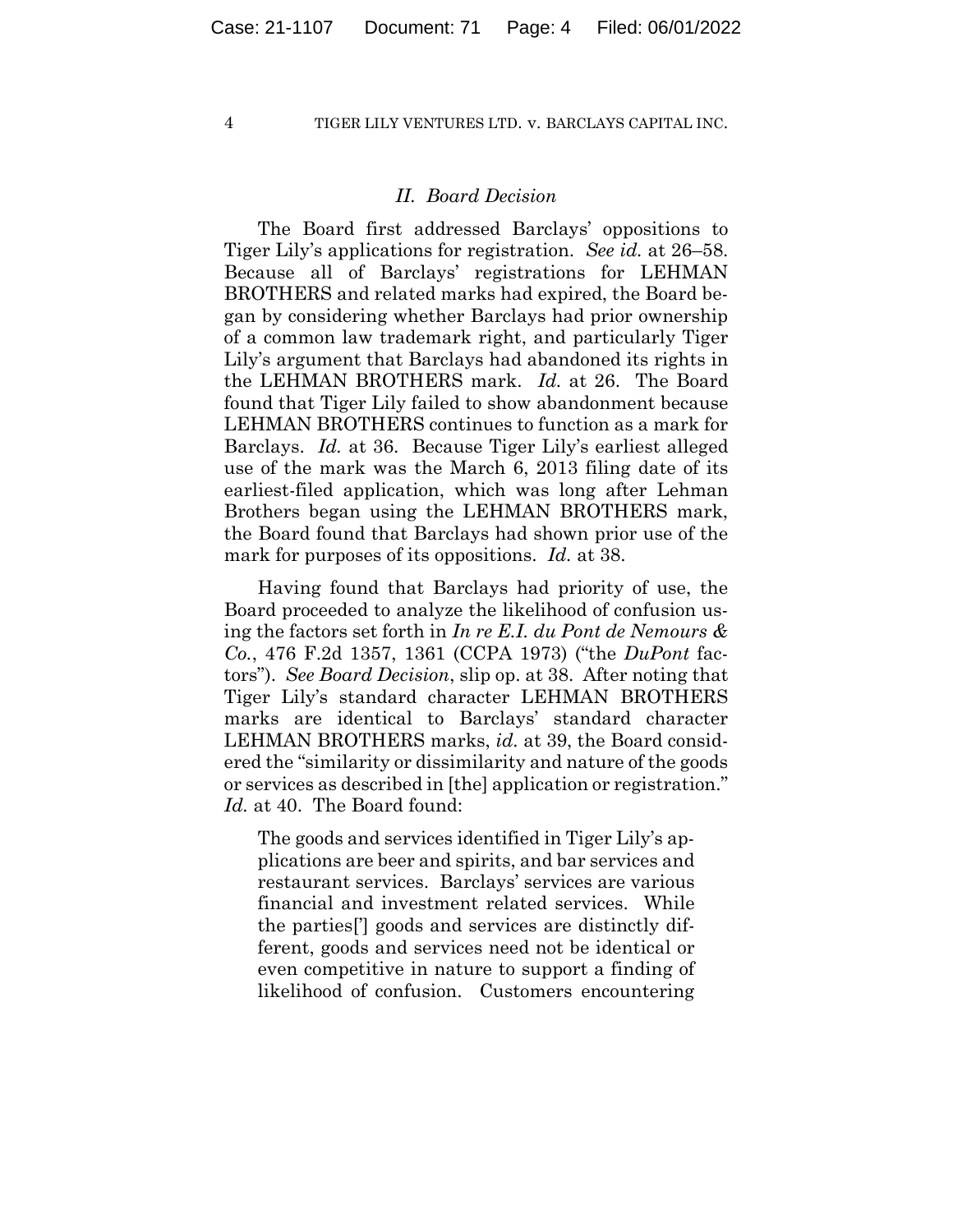Tiger Lily's goods and services under the wellknown LEHMAN BROTHERS mark would be likely to mistakenly assume that Tiger Lily's goods are in some way related to Barclays.

#### *Id.* at 40–41.

In the context of its analysis, the Board considered evidence submitted by Barclays showing the use of its LEHMAN BROTHERS mark in connection with a diverse set of goods. For example, Barclays provided evidence of promotional materials distributed by Lehman Brothers (including whisky decanters, wine gift sets, wine books, wine carriers, and coasters), which the Board noted are still collected, sold, and traded by members of the consuming public. *Id.* at 42. Barclays also provided evidence of the prevalence of its LEHMAN BROTHERS mark in pop culture, including movies, television shows, and music. *Id.*  at 46–47. Relatedly, Barclays provided extensive evidence of well-known third-party marks that have been registered and used both in connection with financial services and in connection with alcoholic beverages, food, bar services, and restaurant services. *See id.* at 43–46 n.68.

The Board noted that Tiger Lily did not dispute the legacy of Lehman Brothers, and specifically that Tiger Lily "admits that it seeks to draw a connection between its goods and services and the financial and investment business LEHMAN BROTHERS, and only filed its application when it believed that the LEHMAN BROTHERS mark was abandoned." *Id.* at 48 (citing testimony from Tiger Lily's director). Thus, the Board found, based on the evidence, "consumers would view Tiger Lily's goods and services as the types of goods and services that owners of well-known marks, such as Barclays, could expand their product lines to cover." *Id.*

After completing its analysis of the likelihood of confusion, the Board turned to the three other grounds set forth in Barclays' opposition, namely, false suggestion of a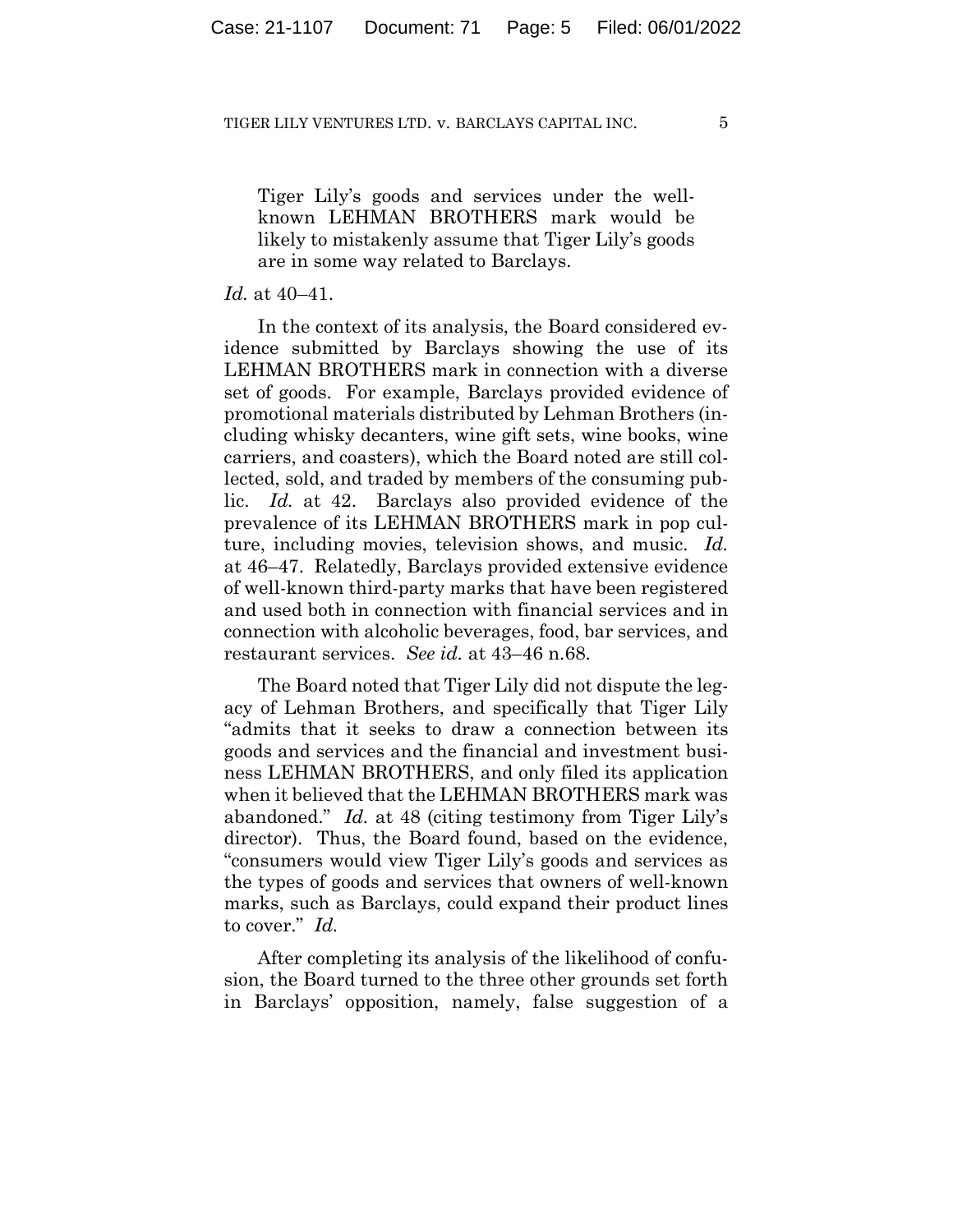connection, dilution, and lack of bona fide intent. *See id.* at 52–58. The Board found that Barclays failed to prove the elements required for each of these claims. *Id.* For the false suggestion claim, the Board found a lack of evidence that Barclays had developed a public identity or persona as LEHMAN BROTHERS. *Id.* at 54. For the dilution claim, the Board found that Barclays failed to produce sufficient evidence regarding the extent of actual recognition of the LEHMAN BROTHERS mark and thus failed to show that the mark is still famous for dilution purposes. *Id.* at 56. And for the lack of bona fide intent claim, the Board credited the unchallenged testimony of Tiger Lily's director demonstrating that Tiger Lily intended to make commercial use of the LEHMAN BROTHERS mark. *Id.* at 57–58.

Finally, the Board turned its attention to Tiger Lily's opposition to Barclays' application. Regarding Tiger Lily's claim that Barclays lacked a bona fide intent to use the LEHMAN BROTHERS mark for the services identified in its application, the Board found that the totality of circumstances—including Barclays' ongoing business in the financial services industry under its other marks as well as active licenses involving the LEHMAN BROTHERS mark—provided sufficient evidence of a good faith intention to eventually use the mark in a commercial sense. *Id.* at 60–61. Regarding Tiger Lily's fraud claim, the Board found that Tiger Lily could not prevail because it was based on the alleged lack of bona fide intent (which the Board rejected) and because Tiger Lily failed to provide clear evidence that Barclays made false statements in support of its application. *Id.* at 63. Regarding Tiger Lily's likelihood of confusion claim, the Board found that Tiger Lily did not show priority of use of the LEHMAN BROTHERS mark. *Id.*

In view of its findings, the Board sustained Barclays' oppositions on the grounds of likelihood of confusion but dismissed Barclays' oppositions on the grounds of false suggestion of a connection, dilution, and lack of bona fide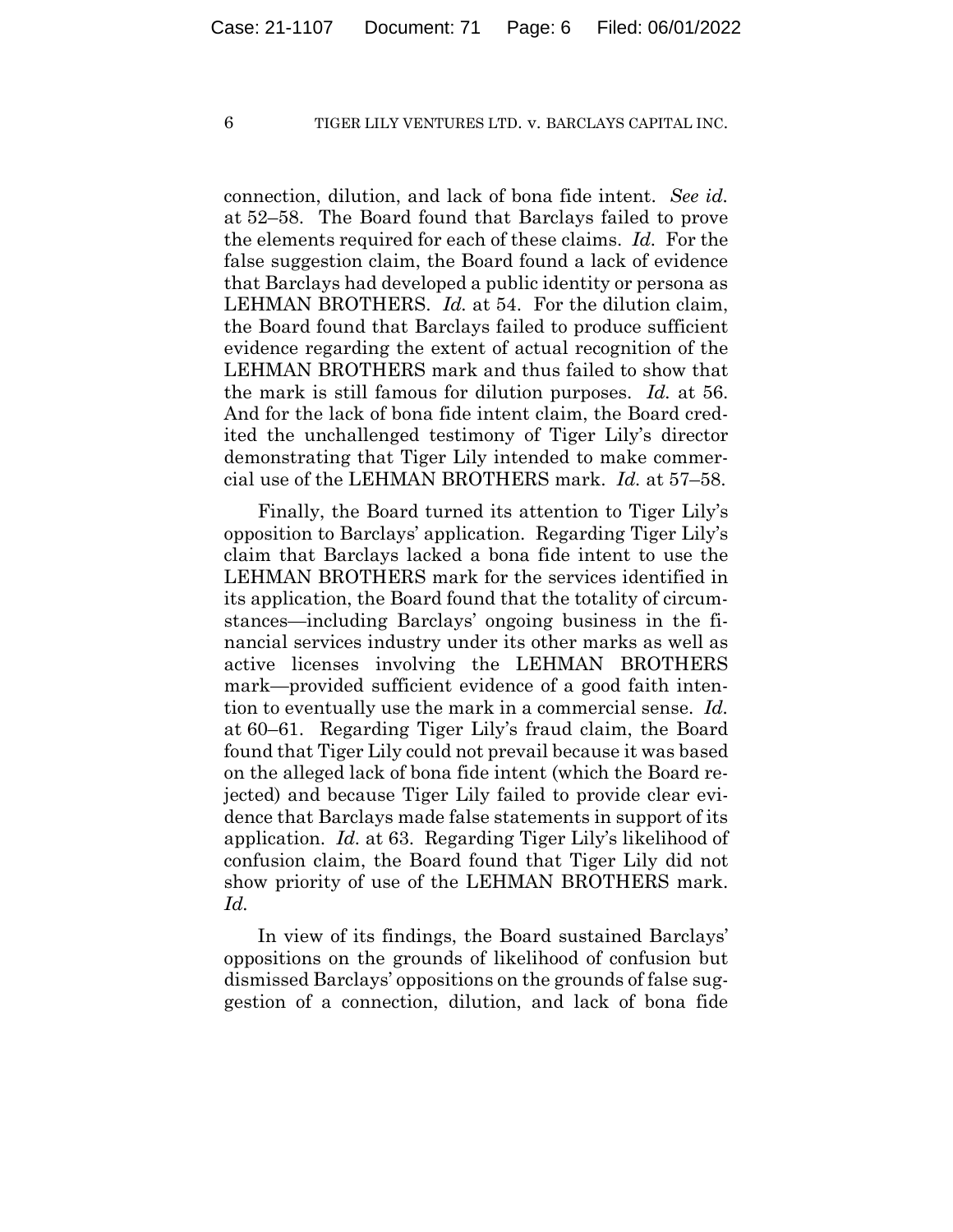intent. *Id.* And the Board dismissed Tiger Lily's opposition in its entirety. *Id.* Tiger Lily appealed. We have jurisdiction under 28 U.S.C. § 1295(a)(4)(B).

#### **DISCUSSION**

On appeal, Tiger Lily raises a number of challenges against the Board's decision. Regarding the Board's decisions sustaining Barclays' oppositions against Tiger Lily's applications for registration, Tiger Lily primarily challenges the Board's decisions on two bases. First, Tiger Lily argues that the Board erred in its determination that Barclays did not abandon its rights in the LEHMAN BROTHERS mark and, relatedly, that the Board erred in finding that Barclays established priority with respect to the LEHMAN BROTHERS mark. And second, Tiger Lily argues that the Board erred in finding that its proposed mark for beer and spirits and its proposed mark for bar services and restaurant services would cause a likelihood of confusion with Barclays' LEHMAN BROTHERS mark.2

<sup>2</sup> There was some confusion during the oral argument regarding the Board's statement that Tiger Lily admitted that "[i]ts proposed services in Application No. Serial No. 86298069," namely bar services and restaurant services, "are services that consumers would perceive as being related to, similar to or an extension of the goods and services that have been, could be and are used, offered in connection or associated by consumers with [Barclays'] LEHMAN Marks, including the mark LEHMAN BROTHERS." *Board Decision*, slip op. at 6 (fourth bullet point); Oral Arg. at 8:05–9:00, 12:21–12:43, 29:30–29:45, https://oralarguments.cafc.uscourts.gov/default.aspx?fl=21 -1107\_04052022.mp3. The confusion stems from the fact that Tiger Lily filed two answers prior to the consolidation of the oppositions into one proceeding. *See* J.A. 205–18; J.A. 219–32. As the source for the supposed admission, the Board cited "paragraph 47" in Tiger Lily's answer in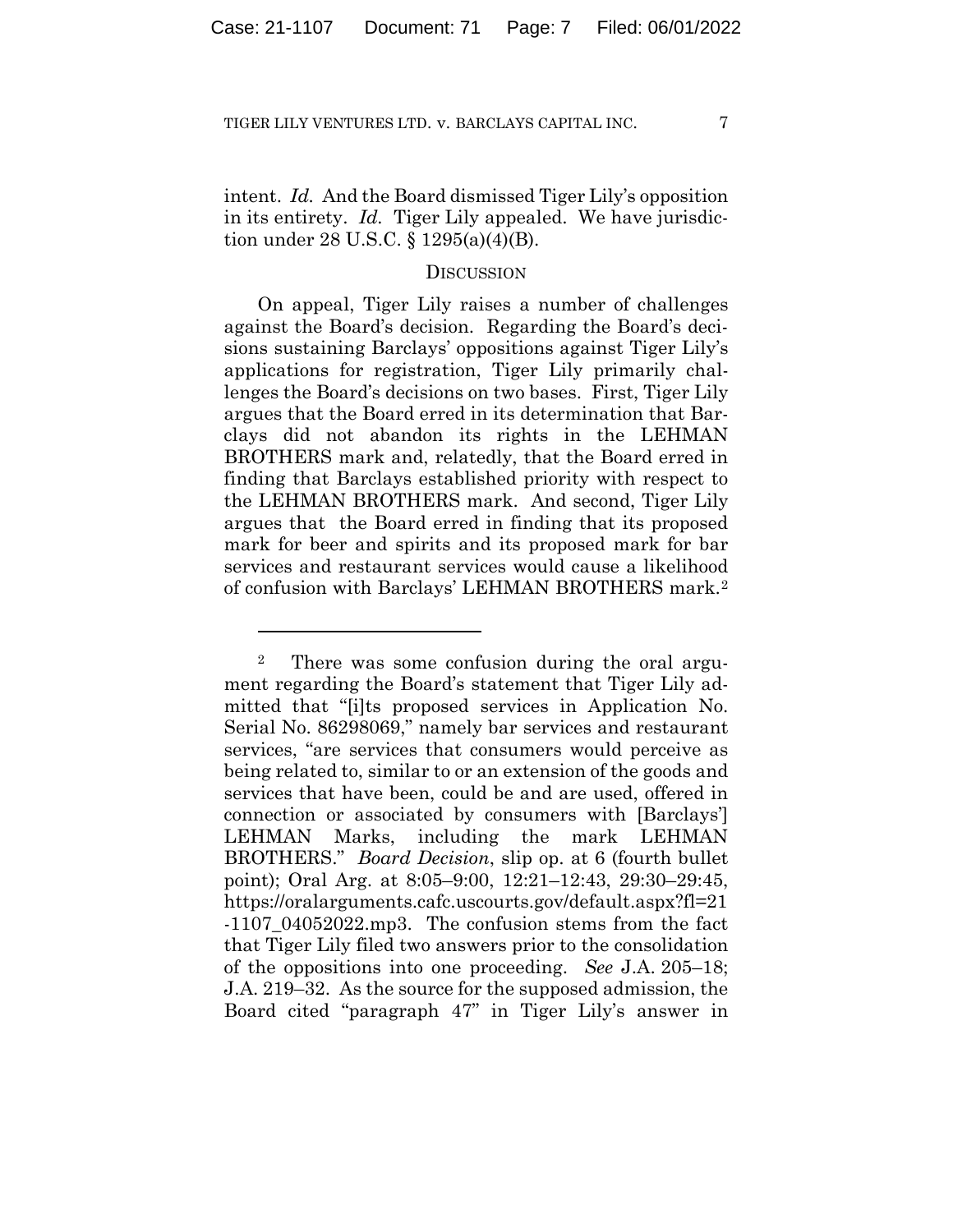Regarding the Board's dismissal of Tiger Lily's own opposition to Barclays' application for registration, Tiger Lily argues that the Board erred in finding that Barclays had bona fide intent to use the LEHMAN BROTHERS mark in commerce. Finally, as a general challenge to the proceedings below, Tiger Lily contends that the Board erred by failing to strike certain testimony from Barclays' witnesses.

We review the Board's legal conclusions *de novo* and its factual findings for substantial evidence. *Cai v. Diamond Hong, Inc.*, 901 F.3d 1367, 1371 (Fed. Cir. 2018) (citing *In re N.C. Lottery*, 866 F.3d 1363, 1366 (Fed. Cir. 2017)). "Substantial evidence is 'such relevant evidence as a reasonable mind would accept as adequate to support a conclusion.'" *Stone Lion Capital Partners, L.P. v. Lion Capital LLP*, 746 F.3d 1317, 1321 (Fed. Cir. 2014) (quoting *Consol. Edison Co. of N.Y. v. N.L.R.B.*, 305 U.S. 197, 229 (1938)). We review the Board's evidentiary rulings for abuse of discretion. *Chen v. Bouchard*, 347 F.3d 1299, 1307 (Fed. Cir. 2003). With these standards in mind, we address each of Tiger Lily's challenges in turn.

Opposition No. 91219477, in which Tiger Lily stated that it "admits the allegations contained in Paragraph 47 of the Consolidated Notice of Opposition." J.A. 199. But the relevant allegation by Barclays appeared in Paragraph 47 of its Notice of Opposition in Opposition No. 91219478, *see*  J.A. 103, in response to which Tiger Lily stated that it "denies the allegations contained in Paragraph 47 of the Notice of Opposition as they are both errant and preposterous." J.A. 215. Accordingly, we attribute no substantive significance to any alleged admission on this point, and we consider the likelihood of confusion on the merits.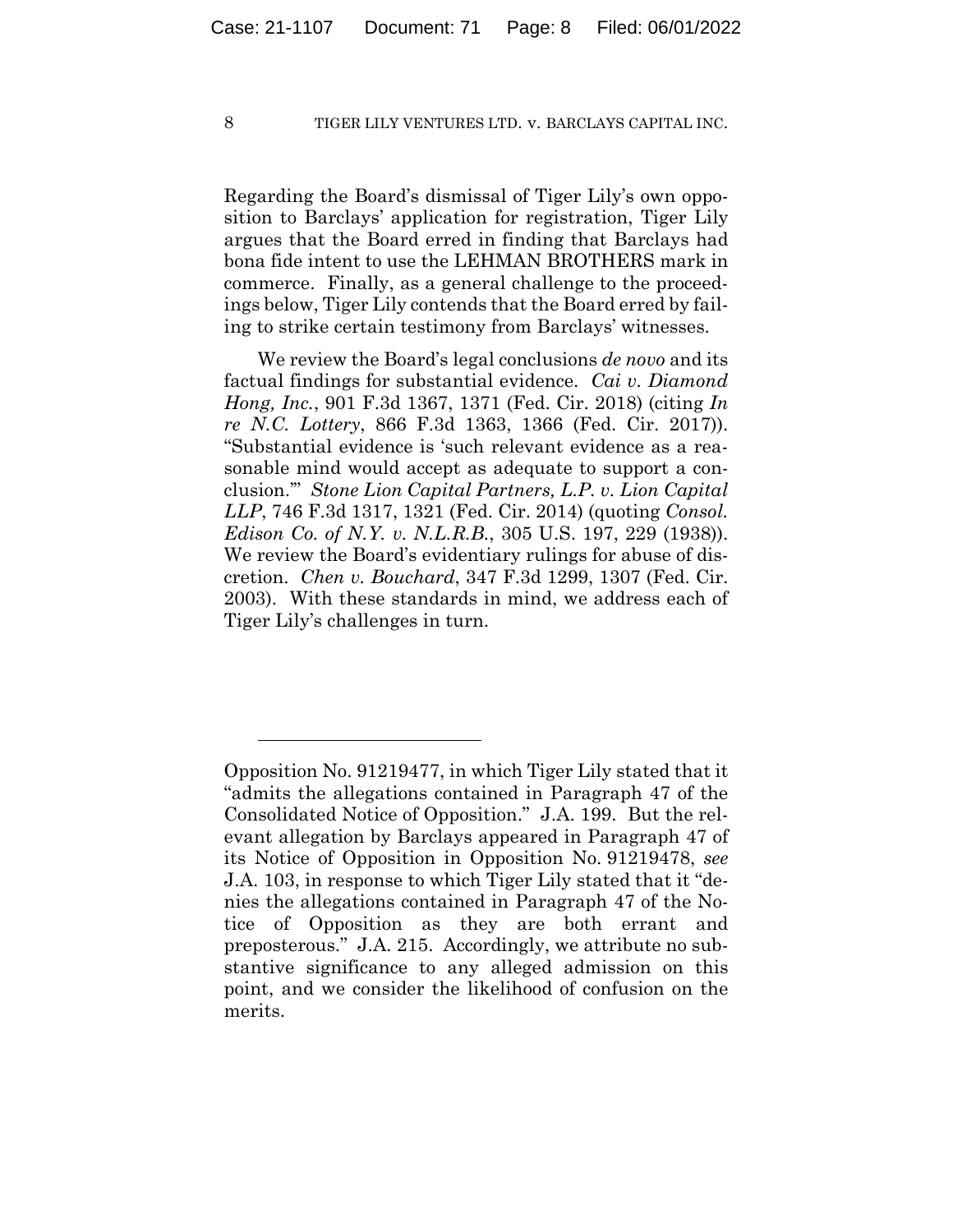We first consider Tiger Lily's challenge that the Board erred in its determinations regarding abandonment and priority. Under the Lanham Act, a party may file an opposition on the basis of "a mark or trade name previously used in the United States by another and not abandoned." 15 U.S.C. § 1052(d). Abandonment of a trademark is a question of fact, which we review for substantial evidence. *On-Line Careline, Inc. v. Am. Online, Inc.*, 229 F.3d 1080, 1087 (Fed. Cir. 2000).

A trademark is considered "abandoned" if its "use has been discontinued with intent not to resume such use." 15 U.S.C. § 1127. There are two elements to a claim for abandonment: (1) nonuse; and (2) intent not to resume use. *See Jack Wolfskin Ausrustung Fur Draussen GmbH & Co. KGaA v. New Millennium Sports, S.L.U.*, 797 F.3d 1363, 1368 (Fed. Cir. 2015) (citing J. Thomas McCarthy, 3 McCarthy on Trademarks and Unfair Competition § 17:26 (4th ed. 2015)). Regarding the "nonuse" element, our case law suggests that even limited use can be sufficient to avoid a finding that use of a mark has been "discontinued" under the statute. *See, e.g.*, *Person's Co. v. Christman*, 900 F.2d 1565, 1571 (Fed. Cir. 1990) ("Although sales by Christman and his corporation Team Concepts, Ltd. were often intermittent and the inventory of the corporation remained small, such circumstances do not necessarily imply abandonment. There is also no rule of law that the owner of a trademark must reach a particular level of success, measured either by the size of the market or by its own level of sales, to avoid abandoning a mark." (citing *Wallpaper Mfrs., Ltd. v. Crown Wallcovering Corp.*, 680 F.2d 755, 759 (CCPA 1982))).

According to Tiger Lily, the evidence shows that Barclays abandoned its mark by allowing its registrations to expire and affirmatively disavowing its association with Lehman Brothers across all of Barclays' businesses. Tiger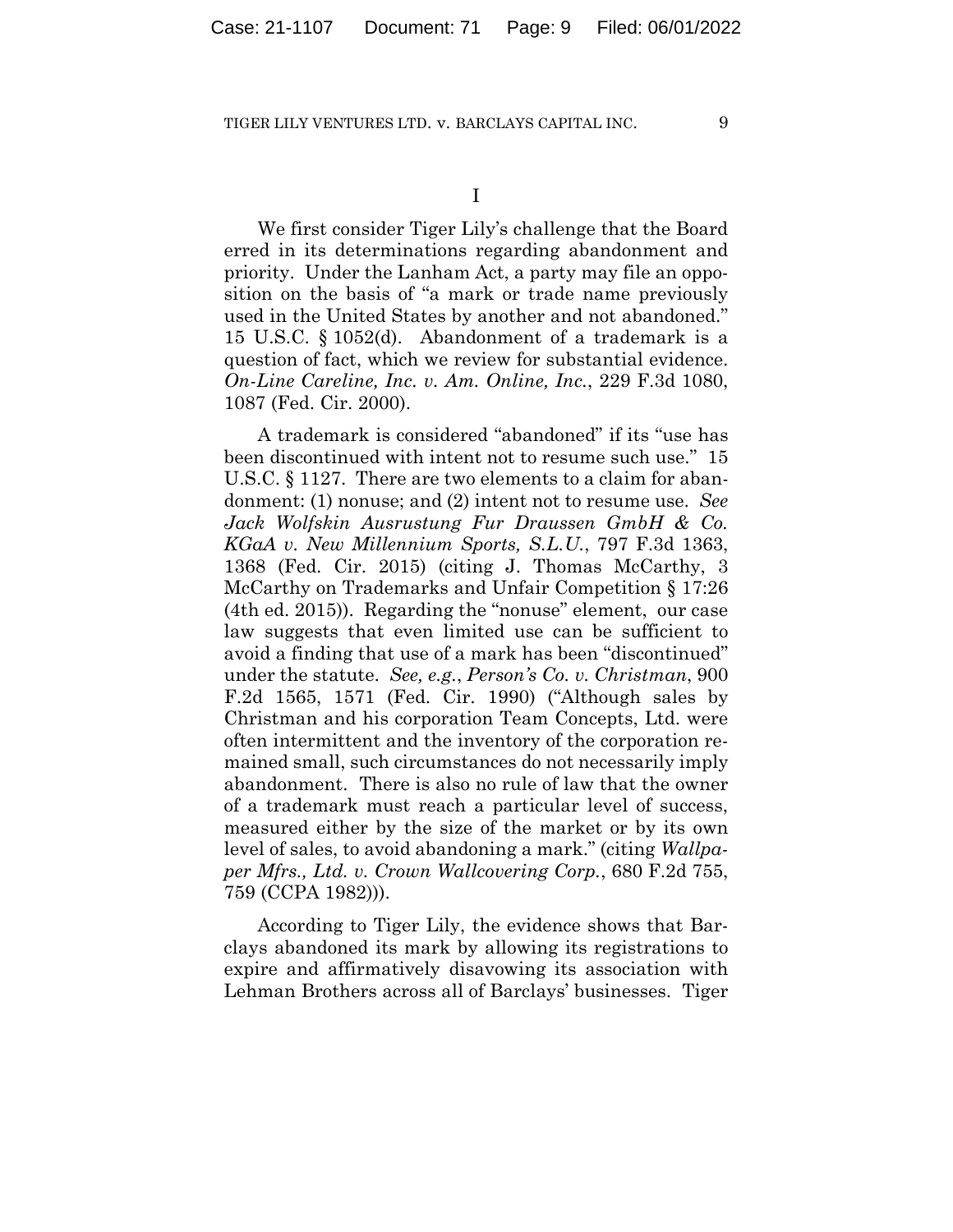Lily insists that the Board erred by placing undue emphasis on Lehman Brothers' actions in winding up its business during bankruptcy and by drawing impermissible and unreasonable inferences based on a license to Bloomberg LP that fails to identify any specific mark in the agreement.

Barclays responds that Lehman Brothers has continuously used the mark in connection with numerous publicfacing financial and business transactions since it licensed the use of the LEHMAN BROTHERS mark from Barclays immediately after the asset sale in 2008. For example, under its license from Barclays, Lehman Brothers has used the LEHMAN BROTHERS mark in signage, email signatures, web addresses, reports, correspondence, business cards, and corporate and regulatory filings. Barclays also contends that Barclays itself has used the mark in connection with its own financial services, including legacy LEHMAN BROTHERS research materials. Barclays argues that the ongoing bankruptcy proceedings of individual Lehman Brothers affiliates, which will conclude on unspecified dates in the future, do not negate the dispositive fact that Lehman Brothers continues to use the LEHMAN BROTHERS mark in connection with financial transactions just as it has always done. And regarding the Bloomberg LP license, Barclays contends that, at a minimum, it disproves any notion that Barclays intends not to resume use of trademarks it acquired from Lehman Brothers.

We agree with Barclays that substantial evidence supports the Board's conclusion that there has been no abandonment of the LEHMAN BROTHERS mark. The decisive factor is Tiger Lily's apparent acknowledgment that the LEHMAN BROTHERS mark has been used continuously in the course of winding up the affairs of at least one Lehman Brothers affiliated company. *See, e.g.*, Appellant Br. at 20–21. As Barclays argued:

When Lehman Brothers filed for bankruptcy in 2008, it was left with hundreds of billions of dollars'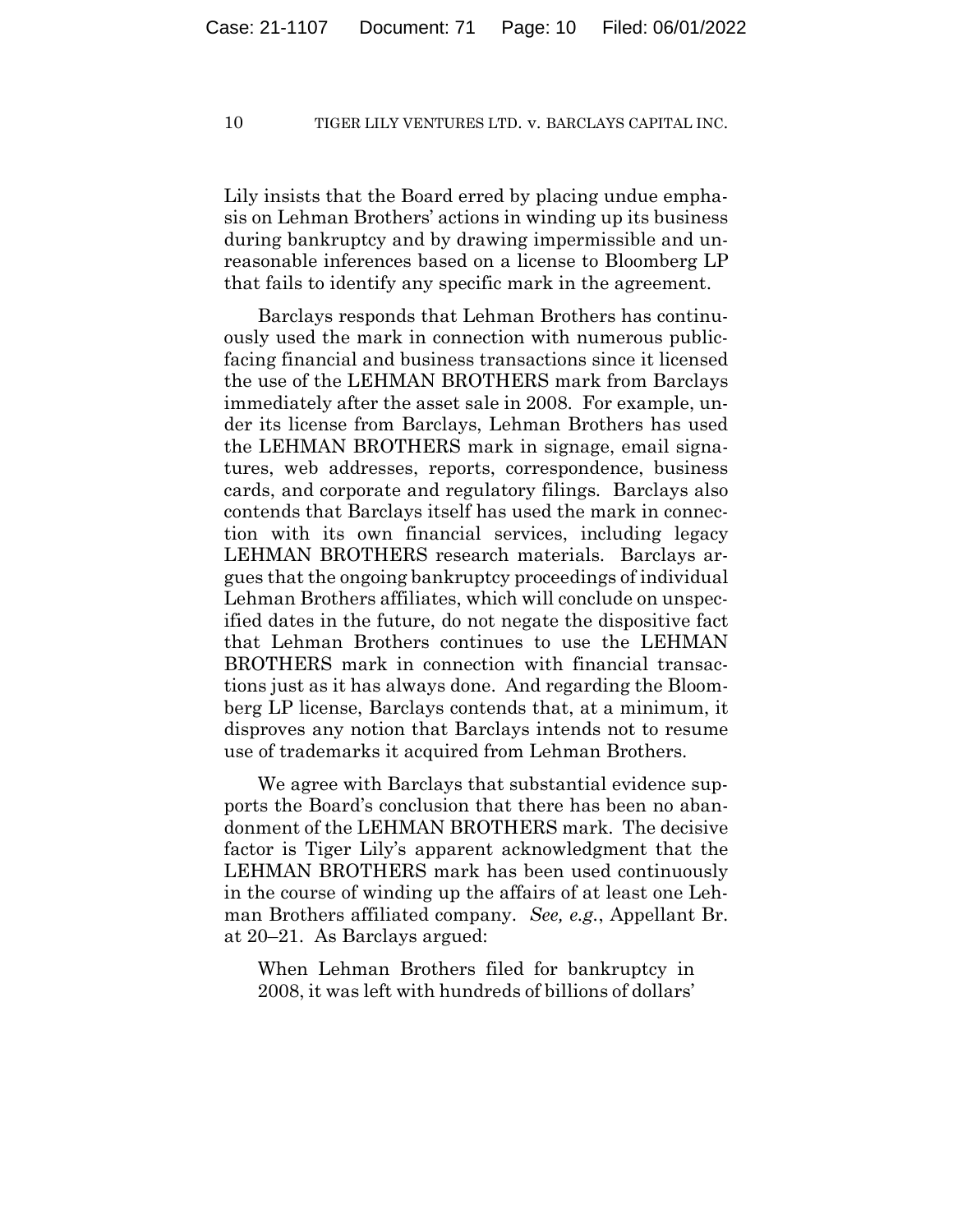worth of assets. Since that time, it has basically been acting as an asset manager. Investing in, maintaining, [and] selling its vast portfolio of commercial real estate, securities, [and] derivative swaps. All of this has been a service provided for the benefit of the creditors of Lehman Brothers.

Oral Arg. at 13:29–13:58. By admitting that Lehman Brothers has continued to use the LEHMAN BROTHERS mark in at least this context, which is similar in nature to the context in which Lehman Brothers used the mark for decades, Tiger Lily essentially concedes that it cannot prove the "nonuse" element of its claim that the LEHMAN BROTHERS mark was abandoned under 15 U.S.C. § 1127.

Tiger Lily attempts to focus on the fact that the bankruptcy proceedings will eventually end and that Lehman Brothers is involved in the type of bankruptcy from which it will not emerge as a continuing enterprise. *See, e.g.*, Oral Arg. at 3:39–4:22. But we are unpersuaded that these facts are material to the issue at hand. Regardless whether Lehman Brothers will cease to exist after the bankruptcy concludes, it is not disputed that the bankruptcy has not yet concluded, and the record lacks clear evidence as to when any such conclusion is expected. Thus, any evidence about Lehman Brothers' intentions after the conclusion of the bankruptcy proceedings relates only to the second element of Tiger Lily's abandonment claim—*i.e.*, whether Barclays intends not to resume use of the LEHMAN BROTHERS mark. As discussed above, Tiger Lily has failed to show that use of the mark has yet been discontinued, and indeed Tiger Lily appears to concede that it has not. Evidence relating to the second element, post-bankruptcy use, is thus irrelevant.

Additionally, separate from Lehman Brothers' use of the mark, the evidence shows that Barclays itself has continued to use the LEHMAN BROTHERS mark. *See, e.g.*, J.A. 18152, 18160–62 (declaration of a Barclays' Vice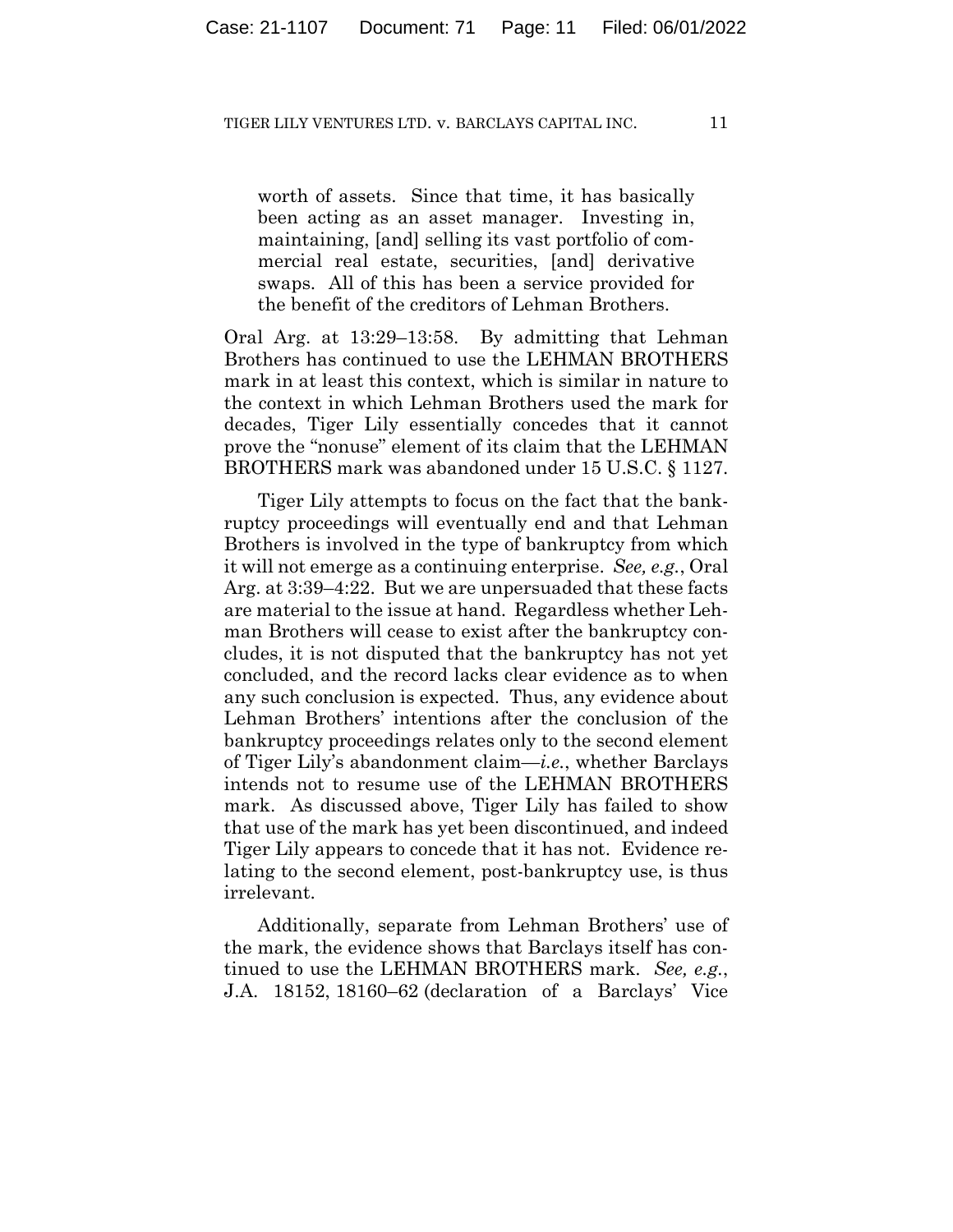President that Barclays maintains a Lehman Brothers website, offers legacy LEHMAN BROTHERS research materials, uses Lehman Brothers' Market Participant Identifier code, and maintains worldwide LEHMAN BROTHERS domain name and trademark registrations). We acknowledge that Barclays' use of the mark has not been extensive, and it is possible that Barclays cannot quantify any financial success that may be specifically attributable to its offering of legacy Lehman Brothers market research materials. But under the law, Barclays' continued use of the mark, even if limited, is sufficient to avoid a finding that the mark has been abandoned. *See Person's*, 900 F.2d at 1571.

Tiger Lily acknowledges that the issues of priority and abandonment "are the obverse and reverse of the same coin" in this case. *See* Appellant Br. at 23. Accordingly, because we find that substantial evidence supports the Board's finding that Barclays has not abandoned its rights in the LEHMAN BROTHERS mark, we also find for the same reasons that the Board did not err in concluding that Barclays had priority with respect to the standard character LEHMAN BROTHERS mark for purposes of filing its oppositions.

II

We next turn to Tiger Lily's challenge that the Board erred in finding a likelihood of confusion between the parties' marks. Tiger Lily contends that the Board made a number of errors in analyzing and weighing the *DuPont*  factors. First, Tiger Lily argues that the Board failed to give proper weight to the lack of actual confusion. Second, with respect to the similarity between the goods and services of the parties, Tiger Lily argues that the Board made an unsupported inference that consumers would assume Barclays expanded its product lines into new types of goods and services. And third, Tiger Lily contends that the Board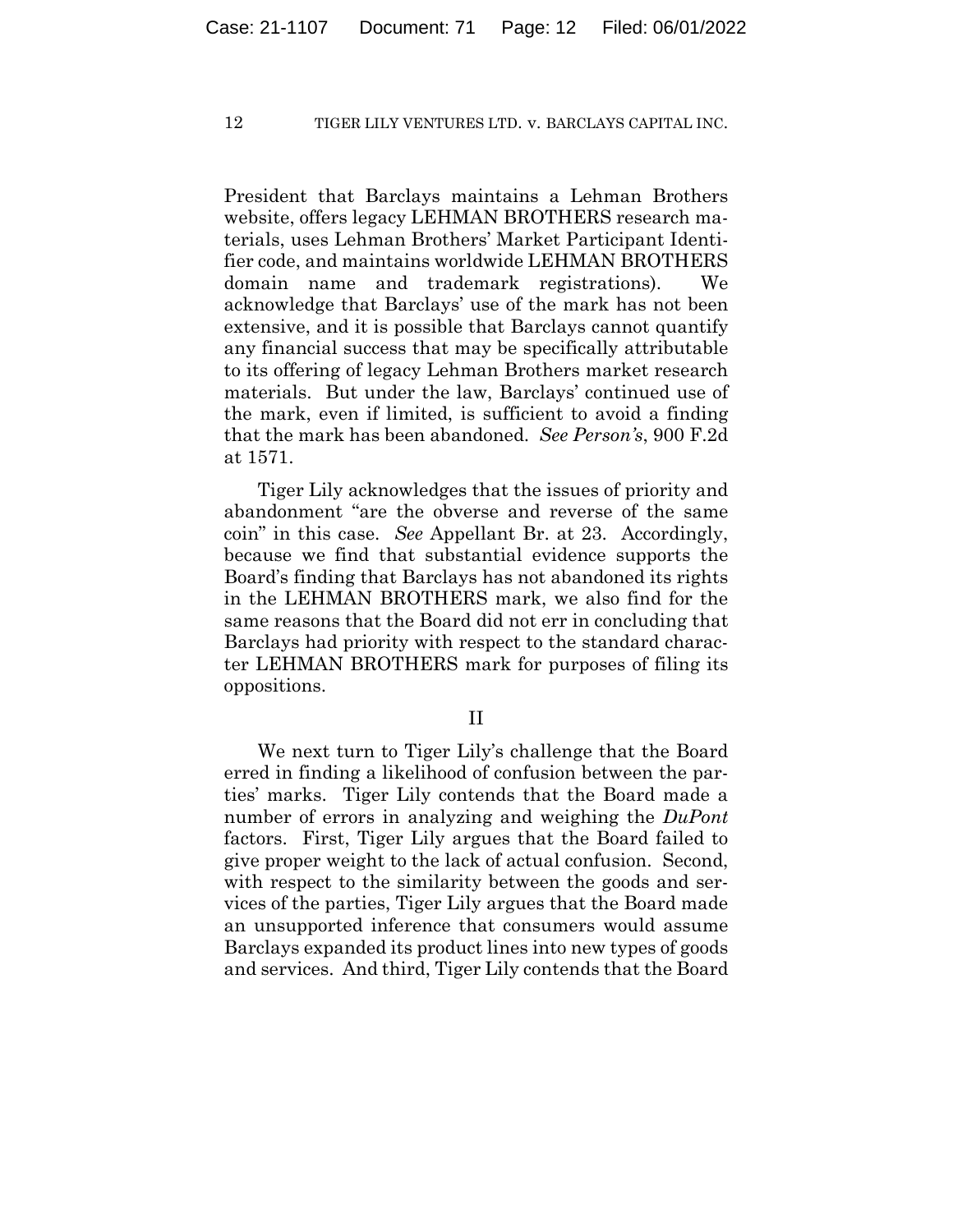improperly equated the distribution of promotional items with an expansion of product lines.

Barclays responds that the Board's *DuPont* factor analysis is supported by substantial evidence. Barclays notes that the LEHMAN BROTHERS mark is a famous mark that is entitled to broad protection. Barclays emphasizes that, far from avoiding confusion, Tiger Lily has actually attempted to capitalize on a likelihood of confusion by targeting its goods and services to consumers familiar with the LEHMAN BROTHERS mark. Moreover, Barclays argues that, regardless whether promotional items bearing the LEHMAN BROTHERS mark are evidence of expanding product lines, they demonstrate that the mark has, in fact, been used in connection with a broad range of goods, including several relating to alcohol and beverages, which makes it more likely that consumers will mistakenly confuse Tiger Lily's goods and services with those distributed by Lehman Brothers and Barclays. And Barclays contends that the issue of actual confusion is immaterial because Tiger Lily filed only intent to use applications and has provided no details regarding the scope of its commercial activity.

Under § 2(d) of the Lanham Act, a mark may be refused registration on the principal register if it is "likely, when used on or in connection with the goods of the applicant, to cause confusion" with another registered mark. 15 U.S.C. § 1052(d). Likelihood of confusion is a legal determination based on underlying findings of fact relating to the *DuPont*  factors. *See In re Chatam Int'l, Inc.*, 380 F.3d 1340, 1342 (Fed. Cir. 2004) (citing *On-Line Careline*, 229 F.3d at 1084); *see also E.I. du Pont*, 476 F.2d at 1361. "Not all of the *DuPont* factors are necessarily 'relevant or of equal weight in a given case, and any one of the factors may control a particular case.'" *Citigroup Inc. v. Capital City Bank Grp., Inc.*, 637 F.3d 1344, 1355 (Fed. Cir. 2011) (quoting *In re Majestic Distilling Co.*, 315 F.3d 1311, 1315 (Fed. Cir. 2003)).Only the *DuPont* factors "of significance to the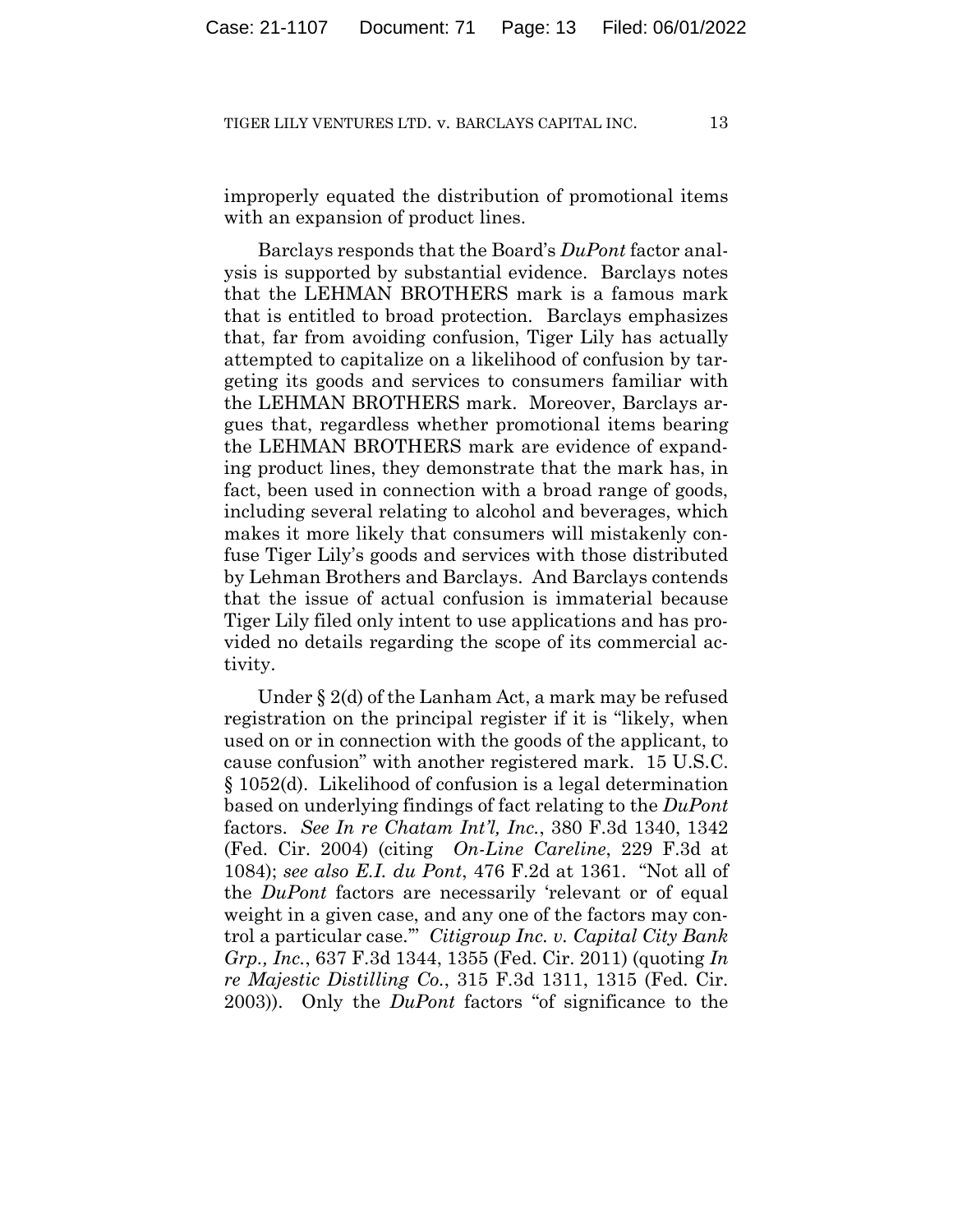particular mark need be considered" in the likelihood of confusion analysis. *In re Mighty Leaf Tea*, 601 F.3d 1342, 1346 (Fed. Cir. 2010).

"We review the Board's factual findings on each relevant *DuPont* factor for substantial evidence, but we review the Board's weighing of the *DuPont* factors *de novo.*" *Quik-Trip West, Inc. v. Weigel Stores, Inc.*, 984 F.3d 1031, 1034 (Fed. Cir. 2021). Under this standard of review, we agree with Barclays that the Board's analysis of the *DuPont* factors was supported by substantial evidence, and its overall conclusion regarding likelihood of confusion in view of those factors was correct.

Regarding the first *DuPont* factor—similarity of the marks—Tiger Lily does not dispute the Board's finding that the marks are identical. *See* Appellant Br. at 28–32. Thus, this factor weighs heavily in favor of a likelihood of confusion because identicality of the marks is likely to lead to the assumption that there is a common source for the parties' goods and services. *See Board Decision*, slip op. at 39 (citing *In re i.am.symbolic*, 66 F.3d 1315 (Fed. Cir. 2017); *In re Majestic Distilling Co., Inc.*, 315 F.3d 1311 (Fed. Cir. 2003); *In re Shell Oil Co.*, 992 F.2d 1204 (Fed. Cir. 1993); *In re Martin's Famous Pastry Shoppe, Inc.*, 748 F.2d 1565 (Fed. Cir. 1984)).

Turning to Tiger Lily's arguments concerning the similarity of the goods and services, Tiger Lily emphasizes abstract distinctions between whisky on the one hand and financial services on the other. For example, Tiger Lily asserts that the consuming public would not assume that the Lehman Brothers company began "selling whisky commercially or open[ed] up a bar or a restaurant," *see* Appellant Br. at 30. But that assertion, while likely true, is also irrelevant; the relevant inquiry considers "if the respective products are related in some manner and/or if the circumstances surrounding their marketing are such that they could give rise to the mistaken belief that they emanate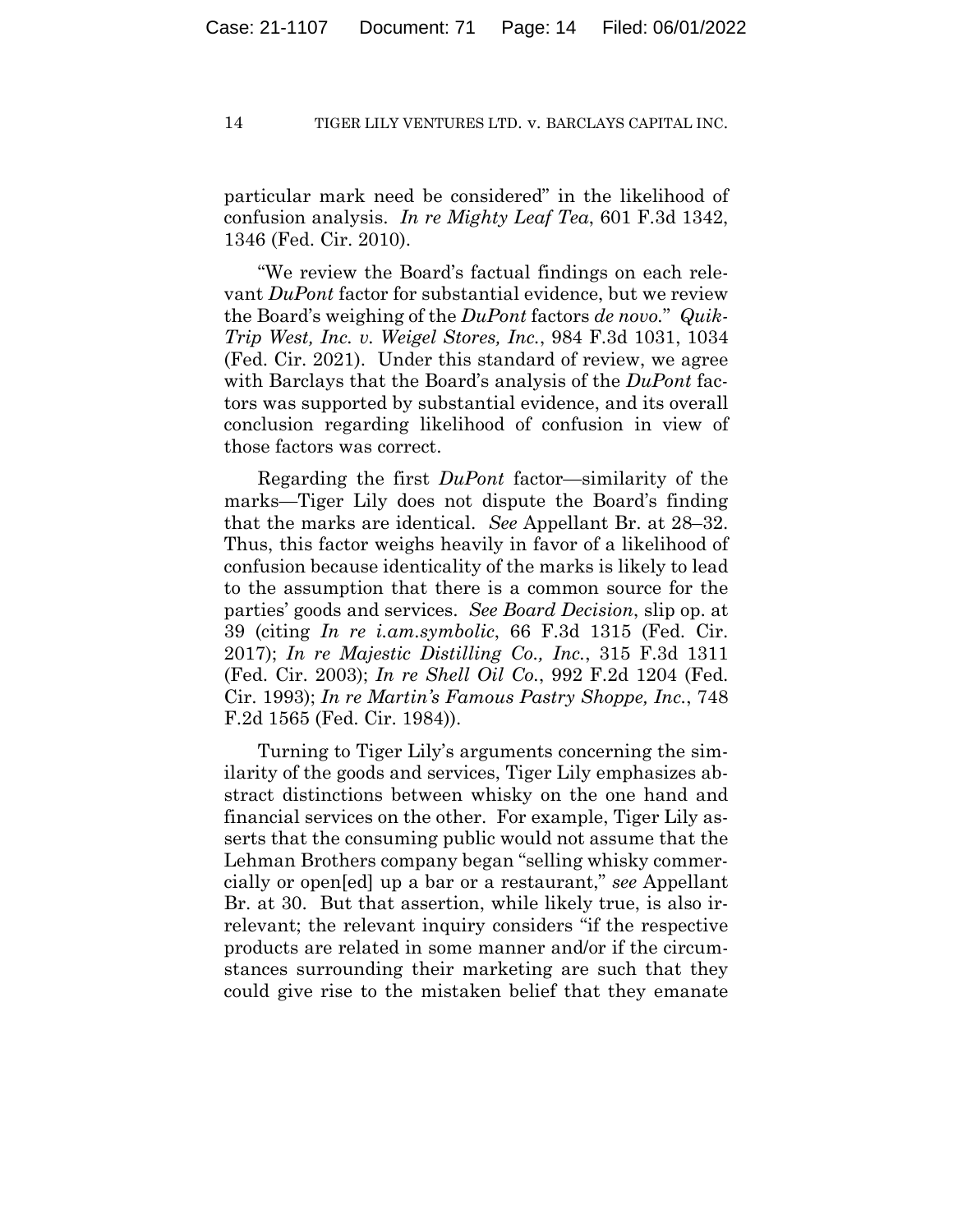from the same source." *Coach Servs., Inc. v. Triumph Learning LLC*, 668 F.3d 1356, 1369 (Fed. Cir. 2012) (quoting *7-Eleven, Inc. v. Wechsler*, 83 U.S.P.Q.2d 1715, 1724 (T.T.A.B. 2007).3 In short, Tiger Lily's arguments ignore the context-specific realities of the consumer markets in which the parties' goods and services are offered.

Barclays is correct that in modern consumer markets commercial trademarks are often licensed for use on products that may differ from the original source of the trademark. *See, e.g.*, *L.C. Licensing Inc. v. Berman*, 86 U.S.P.Q.2d 1883, 1889 (T.T.A.B. 2008) ("It is common knowledge, and a fact of which we can take judicial notice, that the licensing of commercial trademarks on 'collateral products' has become a part of everyday life."). In this regard, the Board relied on Barclays' extensive evidence showing examples of companies that have promoted financial services through use of their trademarks in connection

<sup>3</sup> As cited by the parties, the Board's case law has framed the relevant legal test in instances when the marks are identical as requiring a "viable relationship" between the goods and services. *See, e.g.*, *In re Thor Tech Inc.*, 90 U.S.P.Q.2d 1634, 1636 (T.T.A.B. 2009); *In re Opus One Inc.*, 60 U.S.P.Q.2d 1812, 1815 (T.T.A.B. 2001); *In re Concordia International Forwarding Corp.*, 222 U.S.P.Q. 355 (T.T.A.B. 1983). This court has never expressly endorsed the "viable relationship" test, but the Board's decisions generally cite this court's holding that "even when goods or services are not competitive or intrinsically related, the use of identical marks can lead to the assumption that there is a common source." *Shell Oil*, 992 F.2d at 1207. Recently, in *Micro Mobio Corp. v. General Motors, LLC*, No. 2021- 1591, 2021 WL 4735312, at \*3 (Fed. Cir. Oct. 12, 2021) (nonprecedential), we concluded that, regardless whether the term "viable relationship" is used, the legal test remains the same.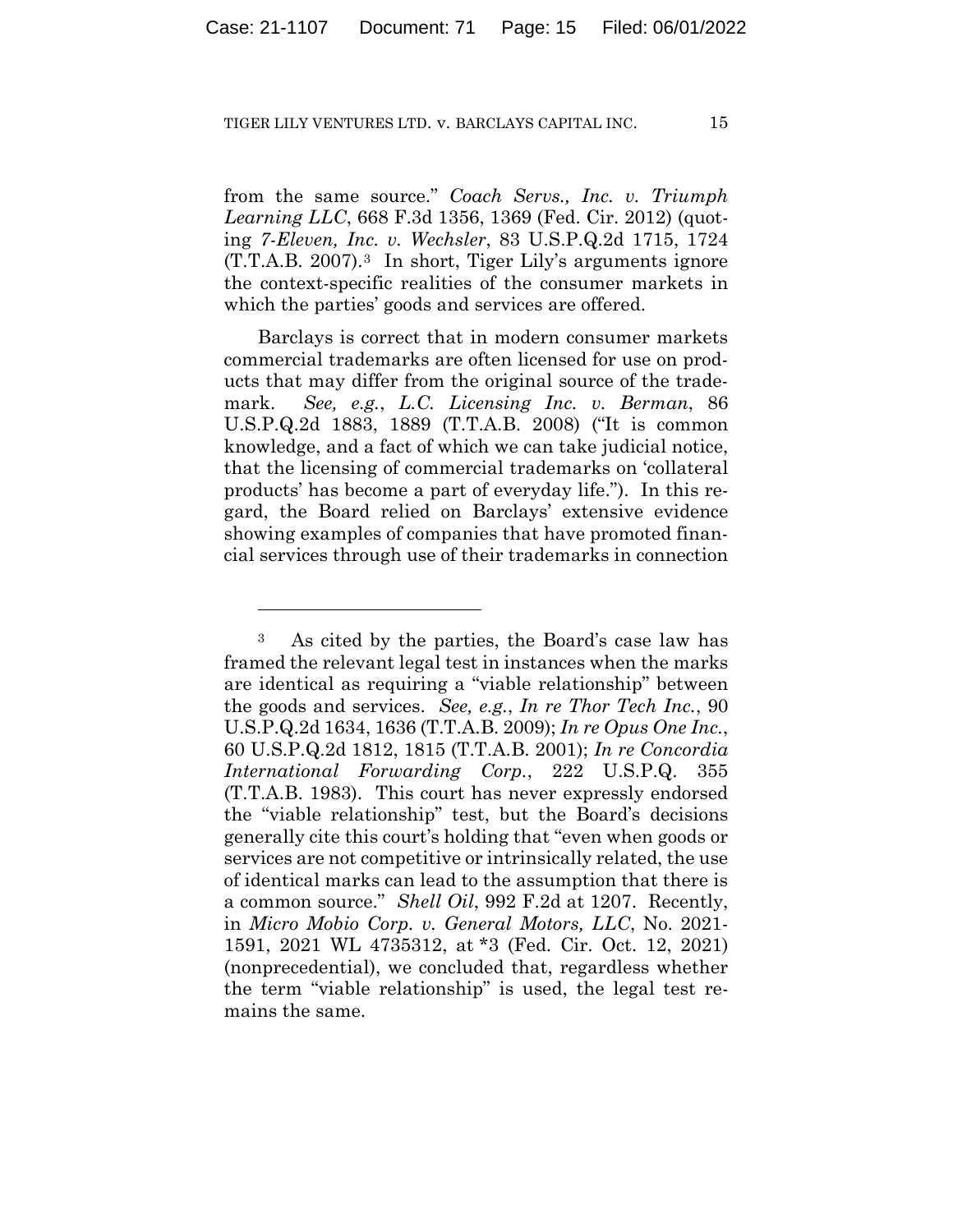with alcohol, food, and beverages. *See, e.g.*, *Board Decision*, slip op. at 43–46 n.68. And the evidence demonstrates that, in marketing its own banking products and services, Lehman Brothers used its LEHMAN BROTHERS mark in connection with products that are related to whisky and alcoholic beverages. *See, e.g.*, J.A. 17664 (Lehman Brothers Whisky Decanter), J.A. 17696 (Lehman Brothers Beverage Cooler).

As a legal principle, because the LEHMAN BROTHERS mark has achieved a high degree of fame, it is afforded a broad scope of protection. *See Bose Corp. v. QSC Audio Prods., Inc.*, 293 F.3d 1367, 1371 (Fed. Cir. 2002); *see also Kenner Parker Toys Inc. v. Rose Art Indus. Inc.*, 963 F.2d 350, 353 (Fed. Cir. 1992) ("[A] mark with extensive public recognition and renown deserves and receives more legal protection than an obscure or weak mark."). Our precedent makes clear that a famous mark "casts a long shadow which competitors must avoid." *Kenner Parker Toys*, 963 F.2d at 353 (citing *Nina Ricci, S.A.R.L. v. E.T.F. Enters., Inc.*, 889 F.2d 1070, 1074 (Fed. Cir. 1989)). In this case, it may very well be true that Tiger Lily is not actively "confusing" consumers into believing that Lehman Brothers or Barclays is selling whisky. *See, e.g.*, Oral Arg. 9:12– 9:20 (Tiger Lily arguing that there is no "deception" and that there are no "consumers that stand to be confused"). But the evidence shows that, by referencing the Lehman Brothers history in its marketing materials and by copying Lehman Brothers' logo, Tiger Lily is seeking to take advantage of the widespread consumer recognition of Barclays' LEHMAN BROTHERS mark. Tiger Lily attempts to draw a distinction between "consumer recognition" as compared with "goodwill," and argues that it is actually trying to trade on the "bad will" associated with the LEHMAN BROTHERS mark. *See* Oral Arg. at 9:54–9:59; 11:01– 11:15. But we find no legal support for these subtle distinctions, and we thus find that Tiger Lily's attempts to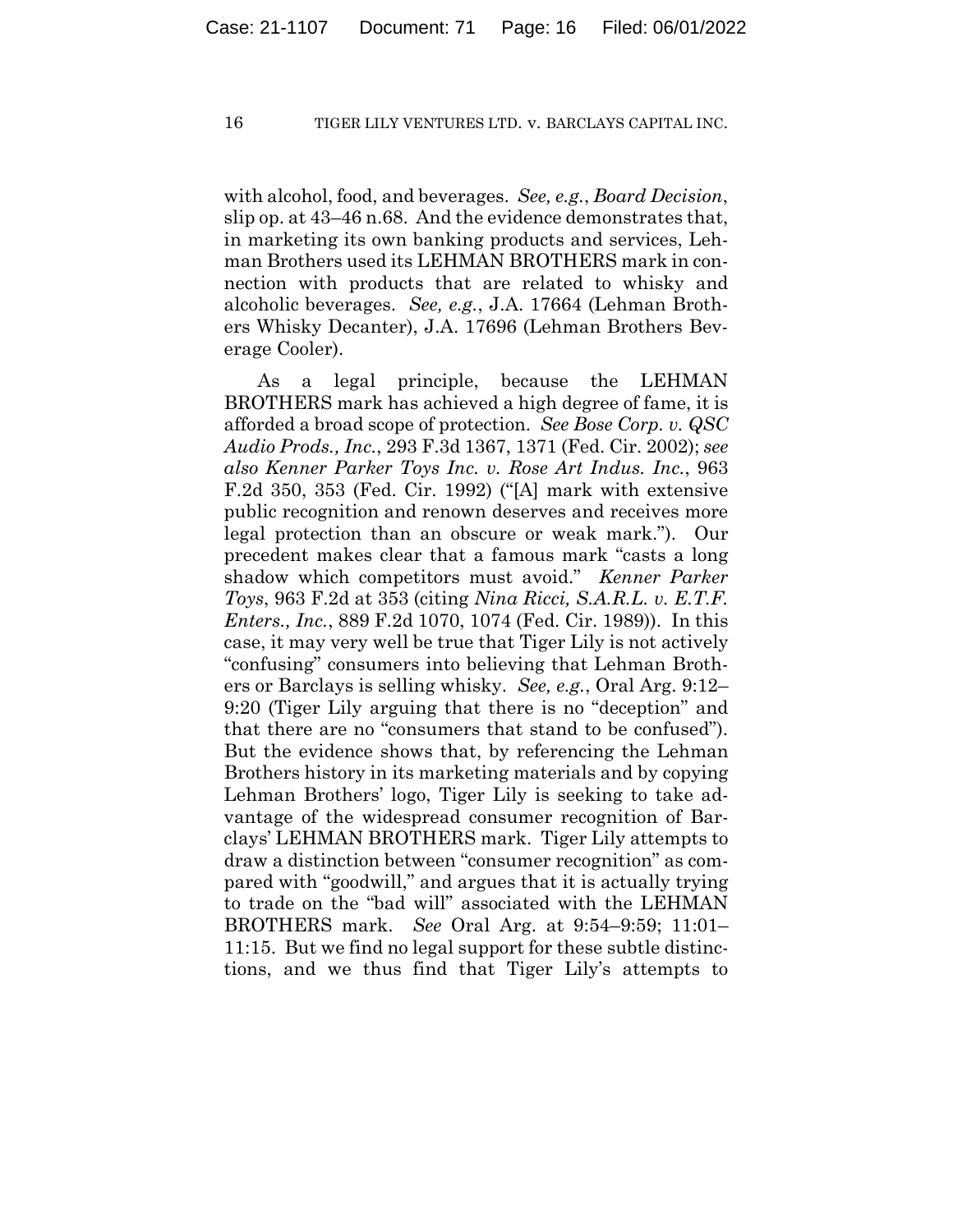capitalize on the fame of the LEHMAN BROTHERS mark weighs in favor of finding a likelihood of confusion.

We also agree with Barclays that Tiger Lily is placing undue emphasis on a supposed lack of actual confusion. Tiger Lily's evidence on this point appears to consist of two vague unsupported paragraphs in a declaration from a single witness who generally asserted that the whisky has been selling since early 2016 in the United Kingdom and the United States without providing details to demonstrate the scope of the sales activity. *See* J.A. 25580. The mere fact that Tiger Lily's whisky customers have not affirmatively said that they are confused by "ask[ing] for a banking product or service" or "indicat[ing] that they felt deceived," *see id.*, does not prove that customers have not in fact been confused about whether the whisky is affiliated with Lehman Brothers; the "absence of evidence is not always evidence of absence." *See, e.g.*, *Int'l Ass'n of Machinists & Aero. Workers, Local Lodge 964 v. BF Goodrich Aero. Aerostructures Grp.*, 387 F.3d 1046, 1055 (9th Cir. 2004).

In sum, the Board's findings with respect to the relevant *DuPont* factors were supported by substantial evidence in the record, and we need not consider additional *DuPont* factors that have no relevance to the marks at issue in this case. *See Mighty Leaf Tea*, 601 F.3d at 1346. Moreover, Tiger Lily's attempt to benefit from the fame of the LEHMAN BROTHERS mark "plays a 'dominant role in the process of balancing the *DuPont* factors.'" *See Bose*, 293 F.3d at 1371 (quoting *Recot, Inc. v. Becton*, 214 F.3d 1322, 1327 (Fed. Cir. 2000)). Thus, we agree with the Board's legal conclusion that, in view of the *DuPont* factors, there would be a likelihood of confusion.

#### III

Next, we turn to Tiger Lily's argument that the Board erred in finding that Barclays had a bona fide intent to use its LEHMAN BROTHERS mark commercially. Relying on the same evidence that it did for abandonment, Tiger Lily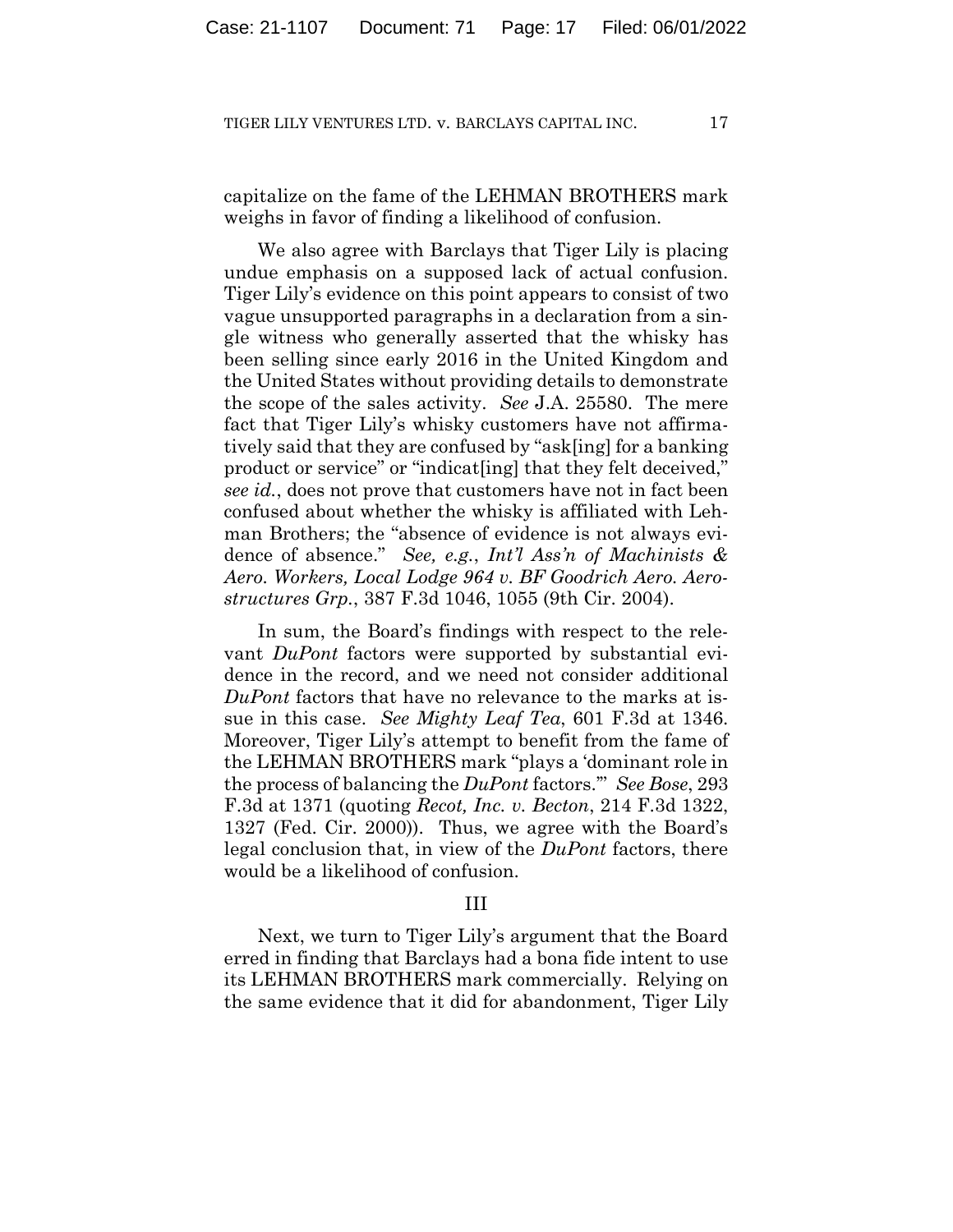insists that Barclays' actions in publicly distancing itself from the LEHMAN BROTHERS mark over the course of a decade of nonuse demonstrate an intent not to use the mark. Under these circumstances, Tiger Lily contends, Barclays' capacity to use the LEHMAN BROTHERS mark is insufficient to demonstrate a bona fide intent to use it.

Barclays responds that its capacity to provide the financial services listed in its application, in combination with its longstanding and widespread offering of those services in connection with other marks it owns, is substantial evidence to support the Board's finding that it did not lack bona fide intent. Barclays also points to the same evidence that supported its argument that the mark was not abandoned, namely, its licensing of the mark and its continued use of the mark.

Under Lanham Act  $\S 1(b)$ , an applicant seeking to register a mark on an intent to use basis must have a bona fide intent to use the mark in commerce at the time of filing, measured by an objective standard. *See* 15 U.S.C. § 1051(b); *M.Z. Berger & Co. v. Swatch AG*, 787 F.3d 1368, 1377 (Fed. Cir. 2015). The Board considers whether an applicant had a bona fide intent to use the mark in commerce based on objective evidence of intent, "on a case-by-case basis considering the totality of the circumstances." *M.Z. Berger*, 787 F.3d at 1376; *see also Boston Red Sox Baseball Club LP v. Sherman*, 88 U.S.P.Q.2d 1581 (T.T.A.B. 2008); *Lane Ltd. v. Jackson Int'l Trading Co.*, 33 U.S.P.Q.2d 1351, 1355 (T.T.A.B. 1994). Bona fide intent is an issue of fact, which we review for substantial evidence. *M.Z. Berger*, 787 F.3d at 1376–77.

In this case, we agree with Barclays that substantial evidence supports the Board's finding regarding Barclays' bona fide intent. Under our case law, "the evidentiary bar is not high," and the circumstances must simply indicate "that the applicant's intent to use the mark was firm and not merely intent to reserve a right in the mark." *Id.* at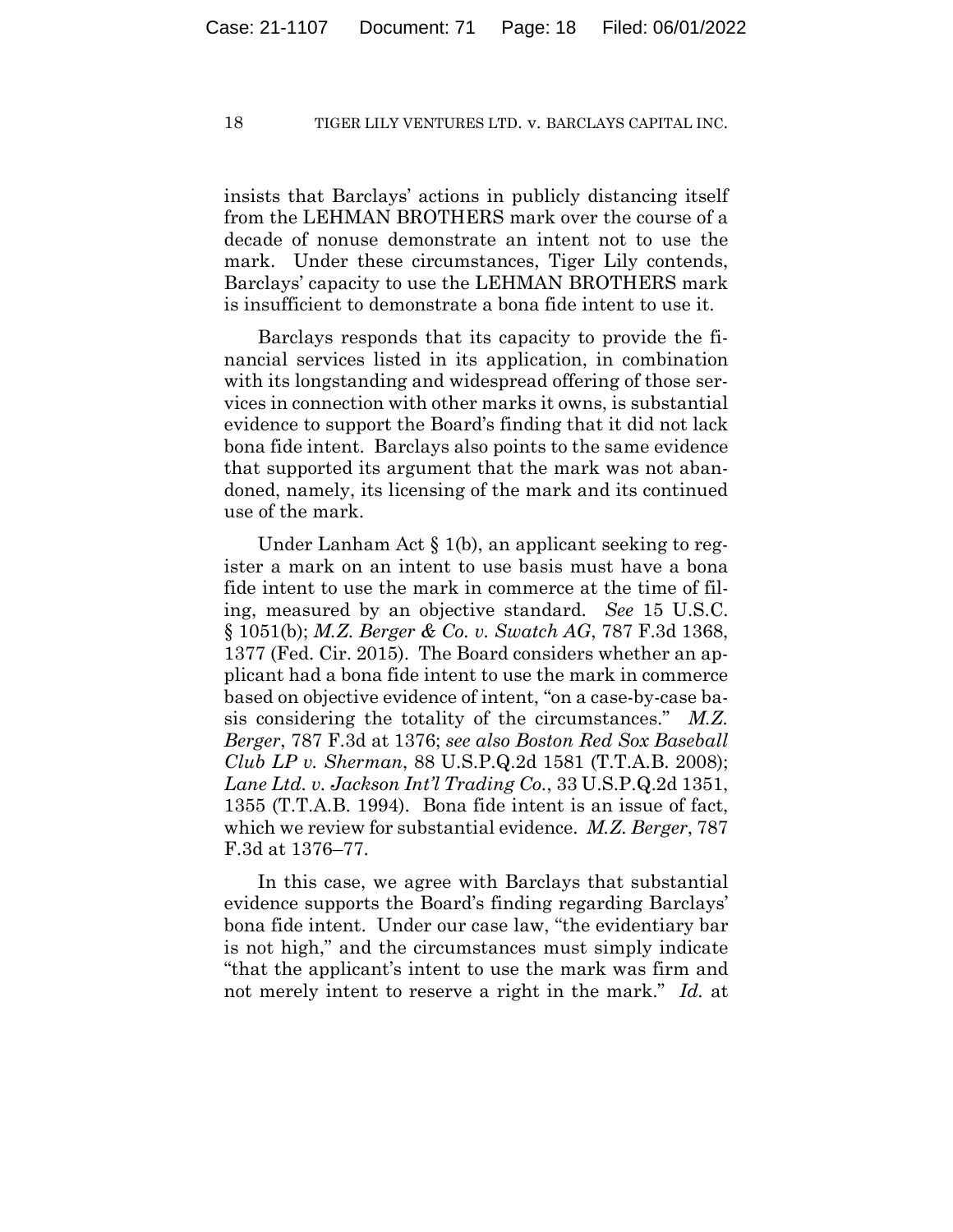1376. The Board relied on Barclays' clearly demonstrated capability of using the LEHMAN BROTHERS mark, combined with "the existence of a successful ongoing concern such as Barclays has in the United States albeit under its other marks," as evidence that Barclays had a bona fide intent to use the mark. *Board Decision*, slip op. at 59–60. The Board pointed to the testimony of Barclays' witness, who testified regarding Barclays' longstanding engagement in the type of financial services identified in its application. *Id.* at 60 (citing testimony from Alexander Greenberg). And the Board also pointed to the licenses to Lehman Brothers and Bloomberg LP as further evidence of a "good faith intention to eventually use the mark in a commercial sense." *Id.*

Tiger Lily insists that Barclays has provided only a "mere statement of subjective intent," which under the Board's case law is insufficient to establish a bona fide intent. *See* Appellant Br. at 25 (citing *Lane*, 33 U.S.P.Q.2d at 1356). To support that position, Tiger Lily argues that Barclays' witness did not know details about a specific intent to use the mark in connection with a specific set of services. *See id*. at 26. But such evidence is not required to meet the evidentiary threshold, nor did the Board rely on Barclays' witness's testimony regarding any such specifics.

As noted above, the evidence demonstrates that Lehman Brothers and Barclays have continued to use the LEHMAN BROTHERS mark since 2008. And it is not disputed that Barclays currently offers, and has the capacity to continue to offer, the goods and services identified in its application for registration, nor is it disputed that those are precisely the types of goods and services with which the LEHMAN BROTHERS mark has been associated in the past. Under the totality of the circumstances in this case, the Board's finding that Tiger Lily failed to show a lack of bona fide intent by Barclays to use the LEHMAN BROTHERS mark commercially is supported by substantial evidence.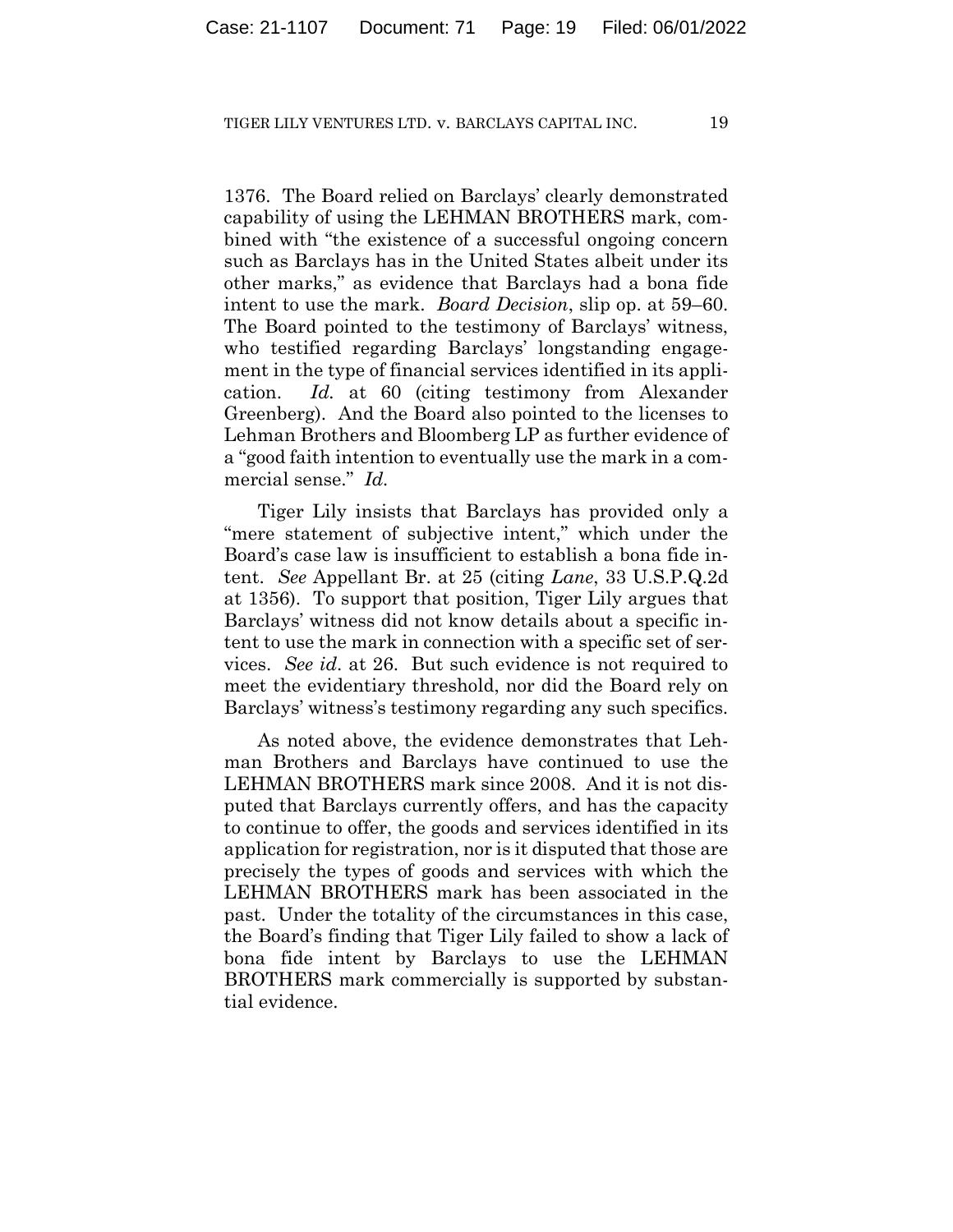Tiger Lily's final challenge is based on the Board's treatment of certain testimony provided by Barclays' witnesses. Specifically, Tiger Lily argues that the Board erred by failing to strike testimony from lawyer witnesses and that the Board afforded such testimony improper weight. Barclays responds that the Board did not abuse its discretion in considering and affording proper weight to any of the testimony.

We review the Board's evidentiary rulings for abuse of discretion, and we overturn them "only if they: (1) were clearly unreasonable, arbitrary, or fanciful; (2) were based on [] erroneous conclusion of law; (3) rest on clearly erroneous findings of fact; or (4) follow from a record that contains no evidence on which the Board could rationally base its decision." *Crash Dummy Movie, LLC v. Mattel, Inc.*, 601 F.3d 1387, 1390–91 (Fed. Cir. 2010) (citing *Chen*, 347 F.3d at 1307). Decisions about credibility of witnesses and weight of evidence are committed to the sound discretion of the Board as the trier of fact. *See Inwood Labs., Inc. v. Ives Labs., Inc.*, 456 U.S. 844, 856 (1982) ("Determining the weight and credibility of the evidence is the special province of the trier of fact."); *see also Shoes by Firebug LLC v. Stride Rite Children's Grp., LLC*, 962 F.3d 1362, 1371 (Fed. Cir. 2020) ("[I]t is not for us to second-guess the [Patent Trial and Appeal] Board's assessment of the evidence." (quoting *Velander v. Garner*, 348 F.3d 1359, 1378 (Fed. Cir. 2003))); *Jandreau v. Nicholson*, 492 F.3d 1372, 1376 (Fed. Cir. 2007) ("[T]he Board [of Veterans' Appeals] retains discretion to make credibility determinations and otherwise weigh the evidence submitted, including lay evidence." (citing *Buchanan v. Nicholson*, 451 F.3d 1331, 1336–37 (Fed. Cir. 2006))).

Here, Tiger Lily objected to Barclays' submission of certain testimonial evidence, and the Board stated that it "carefully reviewed all of the testimony depositions" and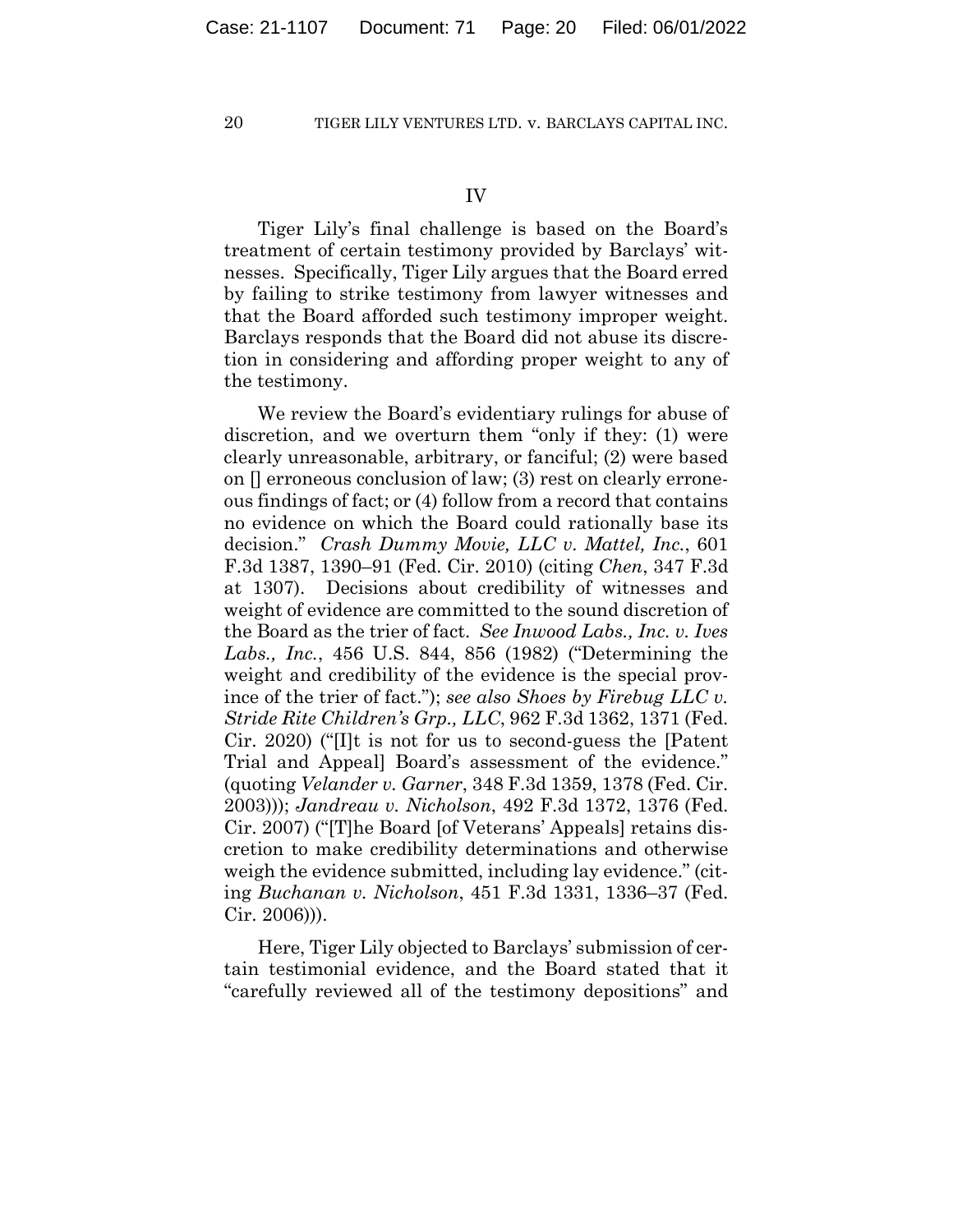considered them in view of the objections. *Board Decision*, slip op. at 15–16. On appeal, Tiger Lily simply repeats the allegations that it made at the Board—namely, that the testimony was based on hearsay, speculation, and wishful thinking, and that privilege was improperly asserted. But Tiger Lily's vague assertions lead only to the conclusion that Tiger Lily disagrees with the Board's rulings on the evidentiary issues and the weighing of the evidence. Tiger Lily offers no basis to conclude that the Board abused its discretion.

Before concluding, we note that Barclays filed a crossappeal purporting to challenge the Board's dismissal of its alternative grounds for opposing Tiger Lily's marks, namely, false suggestion of connection, dilution, and lack of bona fide intent. Tiger Lily argues that, because Barclays ultimately prevailed in its oppositions at the Board, Barclays' cross-appeal is improper under Federal Circuit Rule 28.1 and this court's decision in *Bailey v. Dart Container Corp. of Mich.*, 292 F.3d 1360 (Fed. Cir. 2002). We agree with Tiger Lily.

Barclays responds that its cross-appeal is proper under our precedent in *Real Foods Pty Ltd. v. Frito-Lay N. Am., Inc.*, 906 F.3d 965, 980 (Fed. Cir. 2018). In that case, Frito-Lay had opposed registration of Real Foods' applied-for marks on two separate grounds. First, Frito-Lay challenged that the marks were merely descriptive and had not acquired distinctiveness, which the Board sustained. *Id.* at 971. And second, Frito-Lay challenged that the marks were generic, which the Board dismissed. *Id.* Real Foods appealed from the Board's decision on lack of distinctiveness, and Frito-Lay cross-appealed on the issue of genericness. *Id.* This court specifically considered whether Frito-Lay's cross-appeal was proper, finding that:

Frito-Lay has standing to challenge the [Board]'s finding of non-genericness because Frito-Lay is

V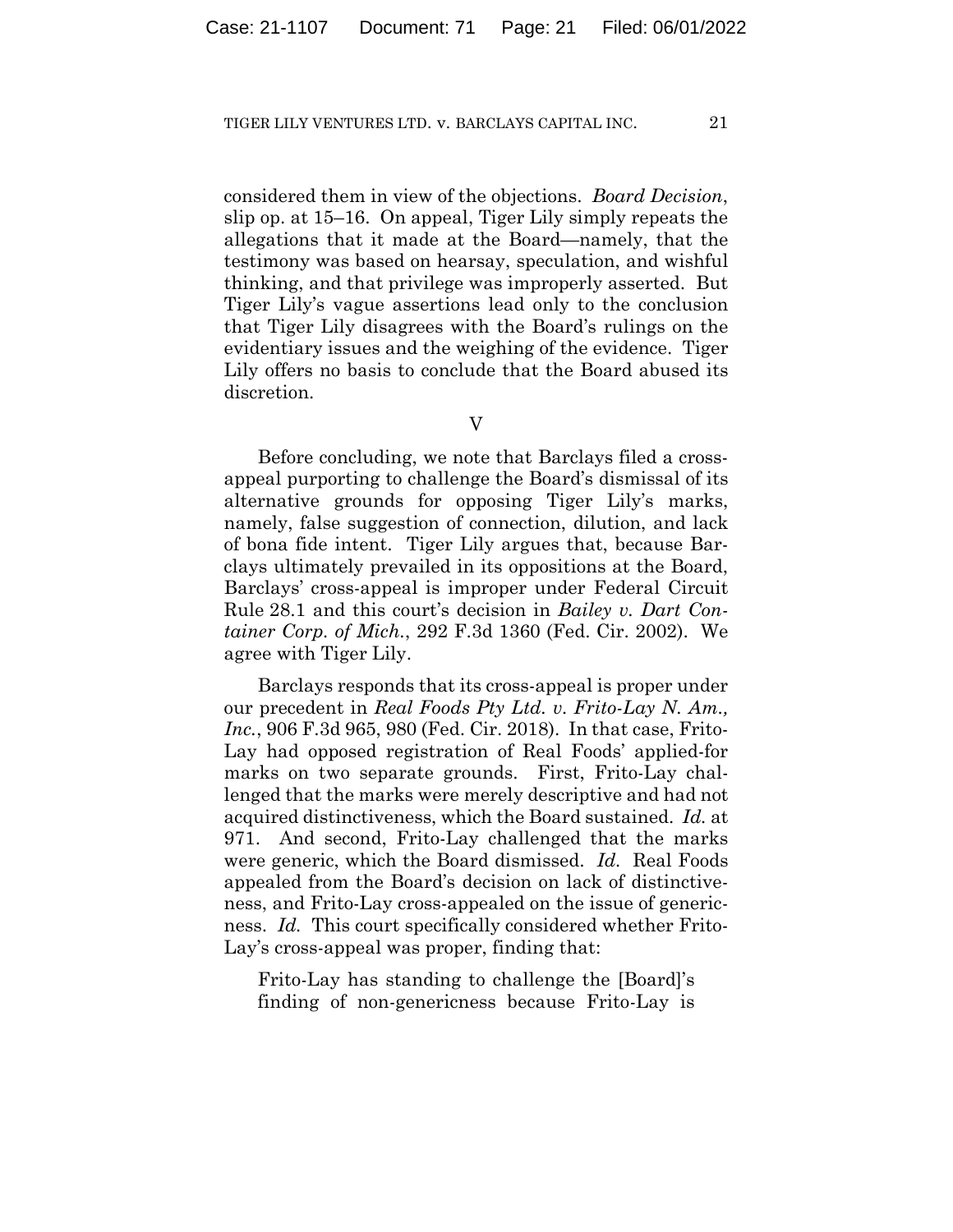adversely affected by registrability on the supplemental register of a descriptive term that has not acquired secondary meaning and therefore may eventually become eligible for registration on the principal register, while a generic term cannot.

*Id.* at 980 n.8. Thus, the court found that because the dismissed genericness claim would have resulted in a broader preclusion than the sustained lack of distinctiveness claim, Frito-Lay's cross-appeal on the genericness issue sought to expand its rights and was proper.

The instant case is distinguishable from *Frito-Lay*. Here, Barclays presented four distinct grounds for opposing Tiger Lily's marks, but each ground asks for the same result—that the Board refuse registration of Tiger Lily's marks. Said differently, if Barclays prevails on any of its other three grounds, the result will be exactly the same as it currently stands. Accordingly, because under Federal Circuit Rule 28.1 Barclays cannot appeal from a judgment in which it prevailed, Barclays' cross-appeal on the issues of false suggestion, dilution, and lack of bona fide intent is improper.

Notwithstanding the impropriety of Barclays' cross-appeal, we may consider Barclays' arguments as alternative grounds for affirmance. *See Droplets, Inc. v. E\*TRADE Bank*, 887 F.3d 1309, 1322 (Fed. Cir. 2018). However, because we affirm the Board's decision with respect to likelihood of confusion, we need not reach any alternative grounds for affirmance.

#### CONCLUSION

We have considered Tiger Lily's remaining arguments but we find them unpersuasive. Accordingly, for the reasons set forth, we affirm the Board's decision with respect to all aspects of Tiger Lily's appeal, and we dismiss Barclays' cross-appeal.

## **AFFIRMED-IN-PART, DISMISSED-IN-PART**